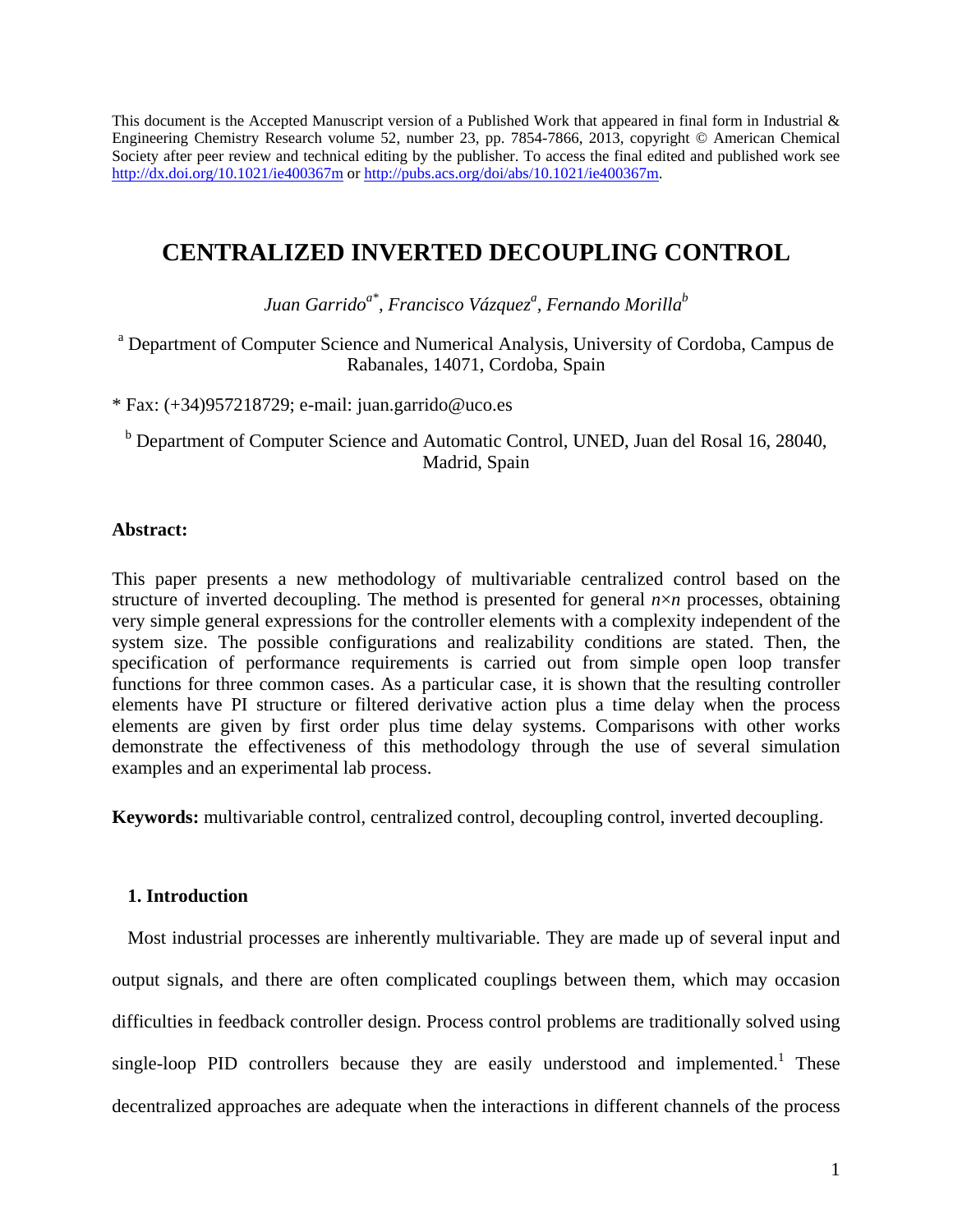are modest. $2-6$  However, when interactions are important, the decoupling is often treated inefficiently, e.g., by detuning control loops. Usually, the main loop is tuned to achieve good performance while the other loops are detuned keeping an acceptable interaction with the first loop. In fact, this poor decoupling of multivariable systems is considered by some leading manufactures of controllers as one of the principal control problems in the industry.<sup>[7](#page-35-2)</sup> In processes with strong interactions, a full matrix controller (centralized control) is advised.

In literature, two approaches of centralized control are usual: a decoupling network combined with a diagonal decentralized controller, or a pure centralized strategy. In the first case, a decoupler<sup>[8-16](#page-35-3)</sup> is used to minimize interaction or to make the system diagonal dominant; then, the controllers are designed using some decentralized method. Figure 1a shows the general control scheme of this approach where  $G(s)$ ,  $D(s)$  and  $C(s)$  are the process matrix, the decoupling matrix and the decentralized control matrix, respectively.



**Figure 1.** Centralized control approaches: (a) decoupling control system, (b) purely centralized control system.

On the other hand, Figure 1b represents a pure centralized control system with  $K(s)$  being the *n*-dimensional full matrix controller. Under the paradigm of decoupling control, some methodologies<sup>[17-24](#page-36-0)</sup> have been developed using this scheme. Most of them propose to find a  $K(s)$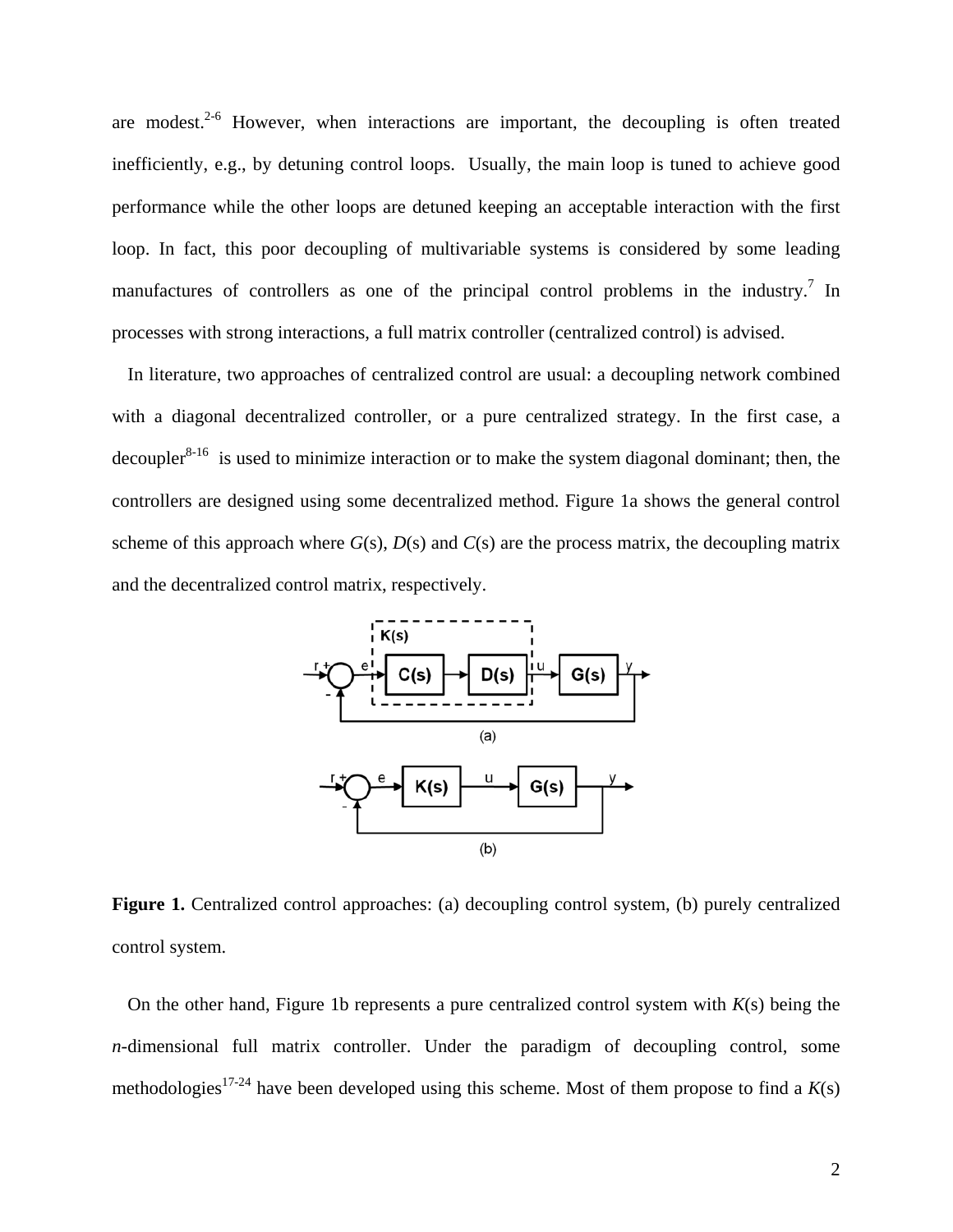in such a way that the closed loop transfer matrix  $H(s) = G(s) \cdot K(s) \cdot [I + G(s) \cdot K(s)]^{-1}$  is decoupled over some desired bandwidth. This goal is achieved if the open loop transfer matrix  $L(s) = G(s) \cdot K(s)$  is diagonal over that bandwidth.

The complexity of the resultant controller elements of *K*(s) can be very different depending on the methodology. For instance, Wang<sup>20</sup> obtains a full-dimensional non-PID from a recursive least square optimization problem. Liu<sup>[23](#page-36-2)</sup> develops an analytical decoupling control on the basis of the H<sub>2</sub> optimal performance specifications. Other methodologies<sup>[17,](#page-36-0) [21,](#page-36-3) [22](#page-36-4)</sup> reduce the  $K(s)$ elements to PID controllers obtaining as result a multivariable PID control. This reduction is performed because PID controllers are preferred over more advanced controllers in many practical applications (unless PID controls cannot meet the specifications). Although model predictive control (MPC) is becoming the standard solution to multivariable control problems in the process industry, several authors<sup>[12,](#page-36-5) [20,](#page-36-1) [21](#page-36-3)</sup> assert that MPC is mostly used on a higher level to provide setpoints to the controllers operating with shorter sampling times on the basis level. There can be some difficulties in dealing with the interaction at the MPC level because the bandwidths of the MPC loops are limited. Therefore, the centralized control using multivariable PID controllers or decoupling controllers is an interesting strategy at the process industry.

Most of the previous centralized methodologies use the conventional scheme of Figure 1b in which the process inputs *u* are derived by a time-weighted combination of the error signals *e*. It has received considerable attention in both control theory and applications for several years. In this case, specifying a desired diagonal matrix *L*(s) or *H*(s) as requirement in the design, the matrix  $K(s)$  can be calculated according to (1) or (2), respectively.

$$
K(s) = G^{-1}(s) \cdot L(s) \tag{1}
$$

$$
K(s) = G^{-1}(s) \cdot \left(H^{-1}(s) - I\right)^{-1}
$$
 (2)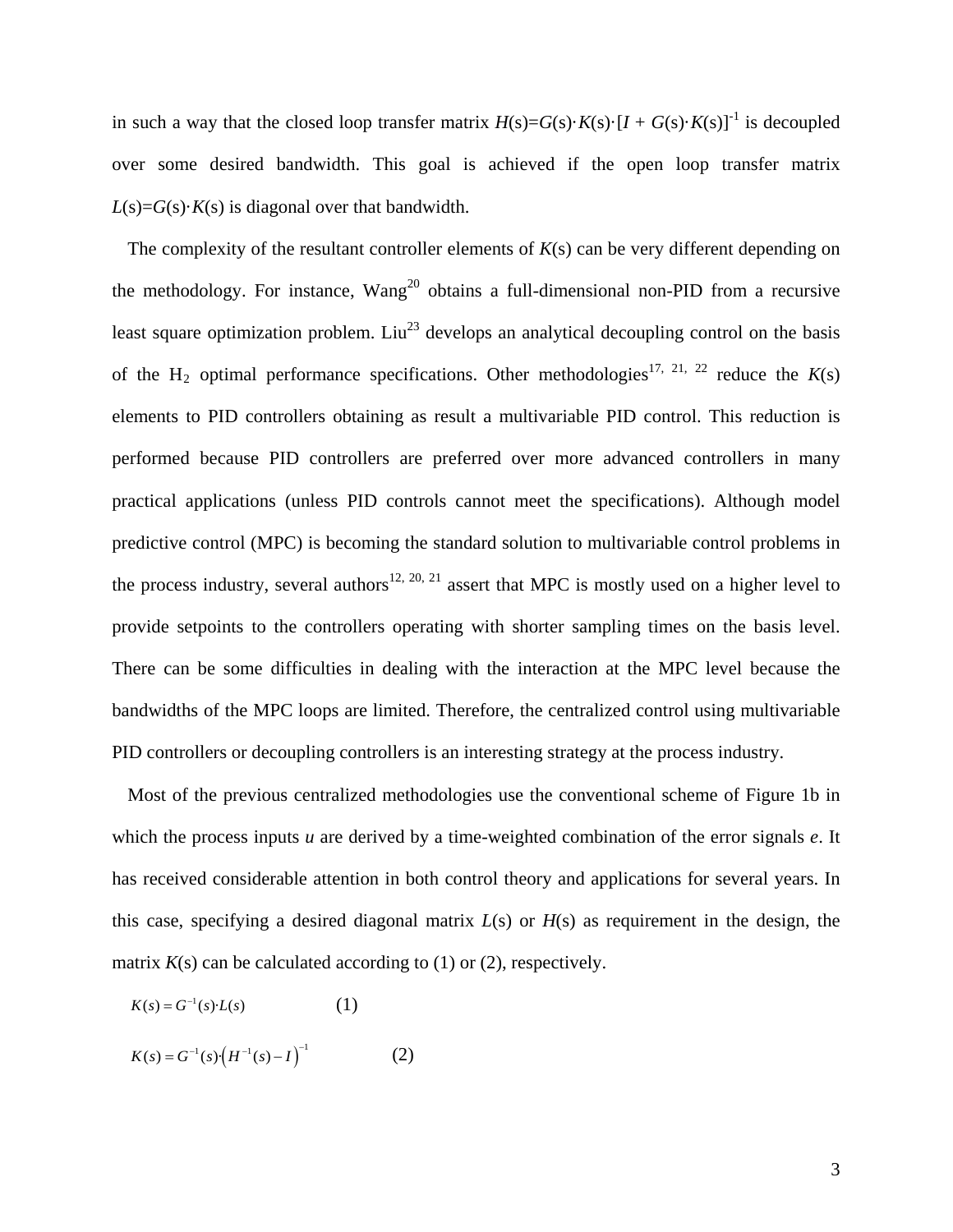Nevertheless, the requirements of properness and causality for controller implementation can make this direct calculation difficult, especially for systems with high dimension or time delays. Consequently, these methods are likely to need a burdensome numerical computation effort or, instead of it, some kind of approximation or reduction to simplify the calculus, even for  $2\times 2$ systems. For instance, in process with time delays, the final controller elements could be complex non-rational transfer functions that should be finally approximated before implementation. In addition, when the size of the system increases, the complexity of the controller elements and calculations is increased as well.

This work proposes a new centralized control methodology which is based on the idea of extrapolate the structured of inverted decoupling networks<sup>[15,](#page-36-6) [25](#page-36-7)</sup> to the centralized control scheme. The new scheme is called centralized inverted decoupling control and it derives a process input as a time-weighted combination of one error signal and other time-weighted process inputs. As a consequence of this structure, it is possible to achieve easily the desired requirements without any approximation and using very simple controller elements in *K*(s). In addition, in contrast to the conventional centralized scheme, the complexity of the transfer functions of the controller elements is independent of the system size, as it will be demonstrated.

An initial version of this methodology was introduced only for  $2\times 2$  processes.<sup>26, [27](#page-36-9)</sup> In this work, further research was performed focusing on stable process with possible right half plane (RHP) zeros and time delays. Additionally, the formulation of this new centralized control scheme is generalized to  $n \times n$  processes. The paper is structured as follows. Section 2 presents this generalization of centralized inverted decoupling control for  $n \times n$  systems and the different possible configurations. Furthermore, the  $2\times 2$  case is described in more detail and some expressions for  $3\times3$  processes are given. In Section 3, the aspects related to realizability conditions and performance specifications are discussed. Section 4 is focused on the structure of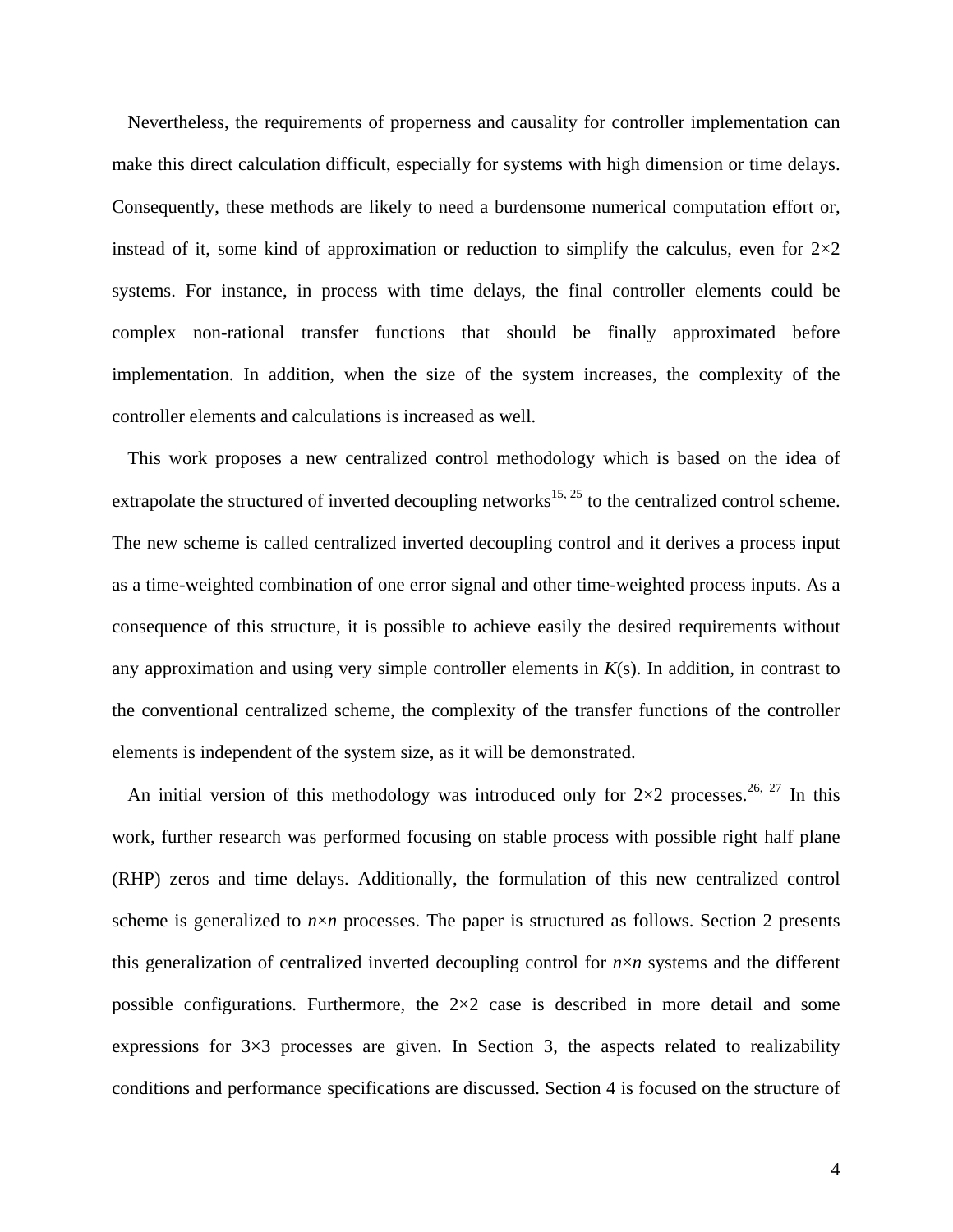the final controller elements, its approximation to PID structure, and the particular case of processes in which all elements are first order plus time delay (FOPDT) systems. In Section 5, the performance of the proposed method is tested and compared with other techniques using several simulation examples and a real quadruple tank process. Finally, conclusions are summarized in Section 6.

## **2. Centralized inverted decoupling control for** *n***×***n* **processes**

In order to develop the centralized inverted decoupling control for a square process *G*(s) with *n* inputs and *n* outputs, a matrix representation of *K*(s) is proposed as shown in Figure 2. The matrix *K*(s) is split into two blocks: a matrix *Kd*(s) in the direct path (between error signals *e* and process inputs *u*) and a matrix *Ko*(s) in a feedback loop (between process inputs *u* and error signals *e*).



**Figure 2.** Centralized inverted decoupling control scheme.

According to the inverted decoupling structure, in *Kd*(s) there must be only *n* elements (the rest of elements must be zero) which try to directly connect the error signals with the process inputs *u*. *Ko*(s) feedback the process inputs *u* toward the controller inputs in order to decouple the system. In contrast to *Kd*(s), *Ko*(s) must have only *n* zero elements, which correspond with the transpose non-zero elements of  $Kd(s)$  since the signal flow direction in  $Ko(s)$  is opposite that of *Kd*(s) and the relationships in *Kd*(s) are not required in the matrix *Ko*(s). For instance, in a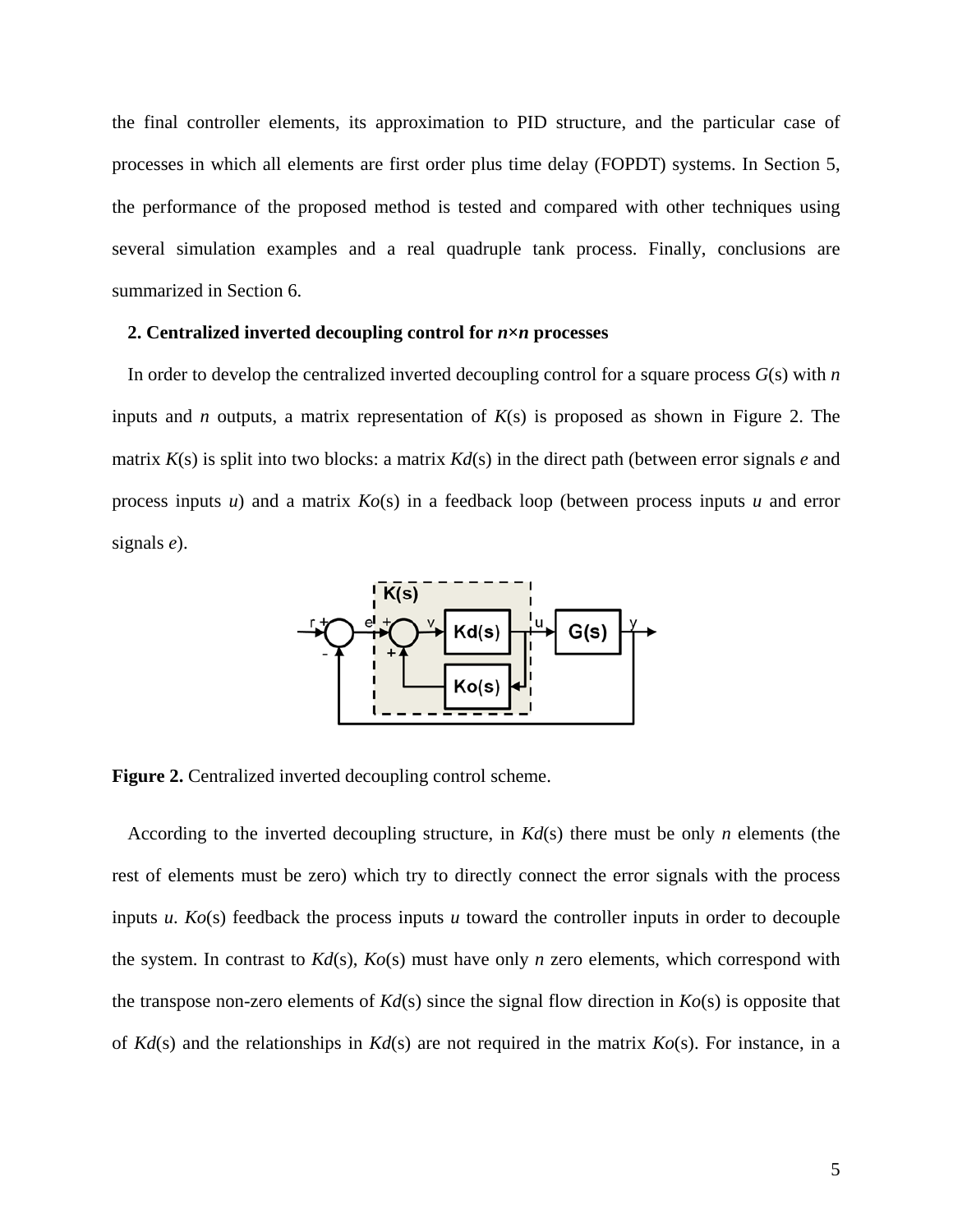3×3 system, if element  $Kd(2,3)$  is specified as a direct connection between  $u_2$  and  $e_3$ , there will not be feedback from  $u_2$  toward  $e_3$ , and therefore, the element  $Ko(3,2)$  must be zero.

From the controller representation given in Figure 2, the expression of the whole controller matrix  $K(s)$  is obtained as follows:

$$
K(s) = Kd(s)\left(I - Ko(s) \cdot Kd(s)\right)^{-1}.
$$
 (3)

If equations (1) and (3) are combined, the expression that relates the conventional centralized design to the *Kd*(s) and *Ko*(s) matrices of centralized inverted structure can be found. However, as it a complex expression, it is easier to work with its inverse, which is very simple, as follows:

$$
Kd^{-1}(s) - Ko(s) = L^{-1}(s) \cdot G(s) \qquad (4)
$$

The controller elements of the two matrices, *Kd*(s) and *Ko*(s), can be calculated using this last expression. Assuming that the open loop transfer matrix *L*(s) must be diagonal to achieve a decoupled closed loop response, the main advantage of equation (4) is its simplicity, regardless of the system size, because the matrix *L*(s) is specified to be diagonal and the resulting subtraction of the inverse of  $Kd(s)$  and  $Ko(s)$  is a transfer matrix with only one element to be calculated in each position.

Note that *Kd*(s) has to be non-singular because it is inverted, and therefore, when its elements are selected, only one element in each row and column can be chosen. As a result, for an  $n \times n$ process there are *n*! possible configurations of *Kd*(s). To name these possibilities, the authors propose a notation in which the indicated number corresponds to the column with the selected element. For instance, in a 3×3 system, configuration 1-2-3 means that elements *Kd*(1,1), *Kd*(2,2) and *Kd*(3,3) are selected; configuration 2-3-1 means that elements *Kd*(1,2), *Kd*(2,3) and *Kd*(3,1) are chosen, and so on. The expression of the controller elements for each configuration is different, which is interesting because some choices can result in non-realizable controller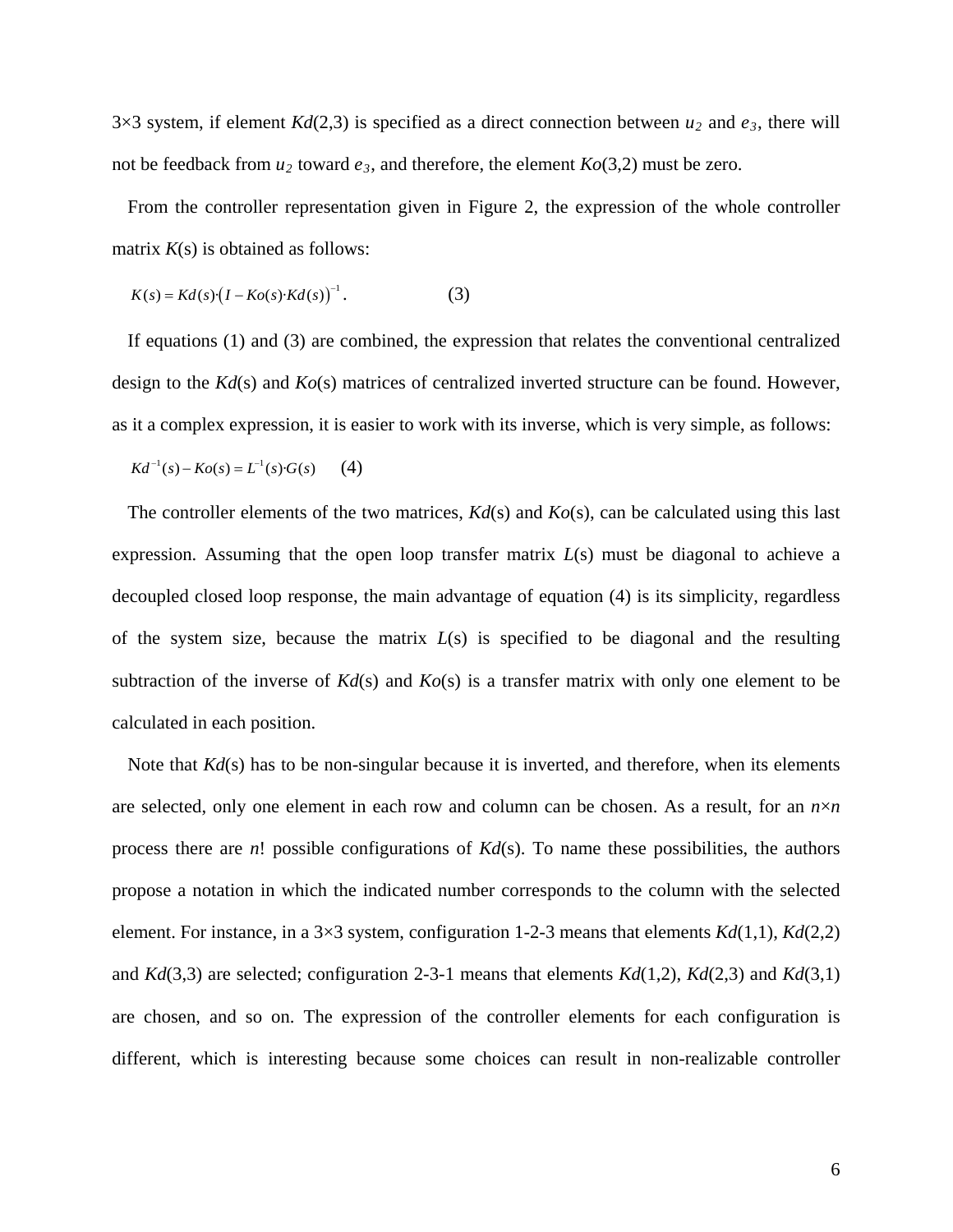elements. Therefore, the configuration can be selected depending on the realizability, which will be discussed later.

From (4) it is possible to obtain the general expressions of the centralized inverted decoupling control for  $n \times n$  processes. If the configuration  $p_1-p_2$ -...- $p_i$ -...- $p_{n-1}-p_n$  is chosen, the non-zero elements of the *Kd*(s) and *Ko*(s) matrices are given by (5) and (6), respectively. The transfer functions of the desired open loop processes  $l_i(s)$  can be specified in any way that assures the realizability of these controller elements. In addition, it is usually preferable to chose simple transfer functions *li*(s) in such a way that the performance requirements can be specified easily.

$$
kd_{ij}(s) = \frac{l_j(s)}{g_{ji}(s)} \quad \forall i; \quad j = p_i \tag{5}
$$

$$
ko_{ij}(s) = \frac{-g_{ij}(s)}{l_i(s)} \quad \forall i, j; / i \neq p_j \tag{6}
$$

From these general expressions, the following advantages over conventional centralized control are concluded:

- Controller elements do not contain sum of transfer functions, and therefore they are easy to design. In some multivariable processes, even if the elements of the system have simple dynamics, conventional centralized control may result in complicated controller elements difficult to implement, as follows:

$$
\frac{2.3}{(0.3s+1)(0.5s+1)}e^{-5s} - \frac{1}{(6s+1)(s+1)}e^{-2s}.
$$
 (7)

- The complexity of the controller elements and open loop processes is always the same, independent of the system size. With conventional centralized control, these elements become more complex as the size of the process increases.

Nonetheless, the proposed method presents the same important disadvantage as inverted decoupling: it cannot be applied to processes with RHP zeros in its determinant. To achieve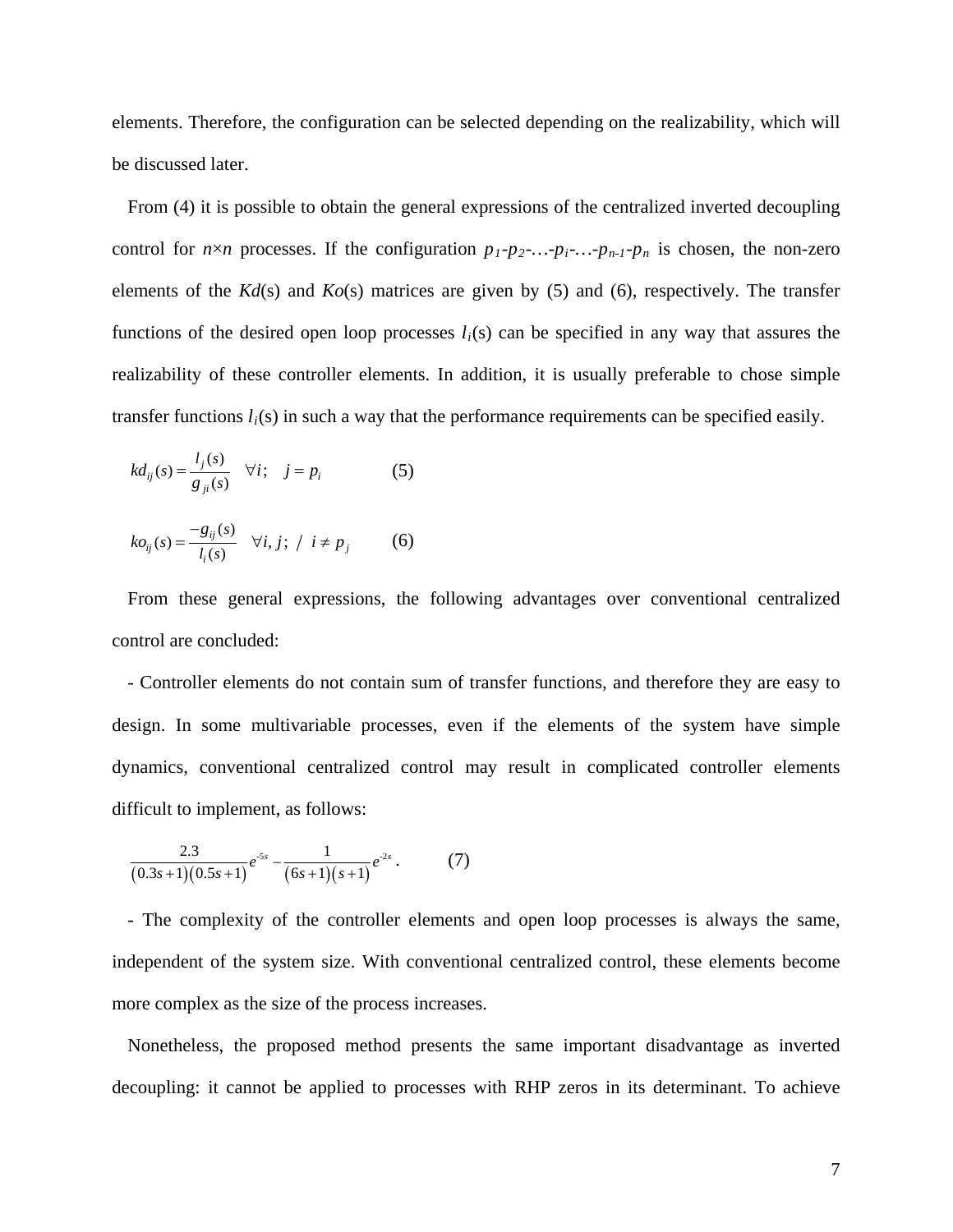internal stability, these multivariable RHP zeros should be included into the open loop processes. In the conventional centralized control structure, these zeros can be specified in the desired transfer functions  $l_i(s)$ . However, this is not possible using centralized inverted decoupling control because such RHP zeros would appear as unstable poles in some controller elements  $ko_{ii}(s)$ . Although the single controller elements were stable, if the multivariable RHP zeros are not specified in the open loop processes, the whole control structure (*K*) would be unstable since these zeros would be internally included as unstable poles in the inverse of *G*(s), as follows:

$$
K(s) = (Kd^{-1}(s) - Ko(s))^{-1} = G^{-1}(s) \cdot L(s).
$$
 (8)

A special case arises when the multivariable RHP zero is associated with a single output and is therefore included in the process transfer functions of the same row. Then, centralized inverted decoupling control can be applied because the RHP zero will be cancelled.

### **2.1. Centralized inverted decoupling control for 2×2 processes**

Next, a detailed study of the proposed methodology for  $2\times 2$  processes is performed using expressions (5) and (6). In this case  $(n = 2)$ , there are two possible configurations to select for the non-zero elements of *Kd*(s): diagonal elements (configuration 1-2) or off-diagonal elements (configuration 2-1).

Using configuration 1-2 (depicted in Figure 3), the following expressions (9) for the non-zero controller elements are obtained from (5) and (6). The elements  $l_1(s)$  and  $l_2(s)$  are the desired open loop transfer functions.

$$
kd_{11}(s) = \frac{l_1(s)}{g_{11}(s)} \qquad ko_{12}(s) = \frac{-g_{12}(s)}{l_1(s)}
$$
  
\n
$$
ko_{21}(s) = \frac{-g_{21}(s)}{l_2(s)} \qquad kd_{22}(s) = \frac{l_2(s)}{g_{22}(s)}
$$
 (9)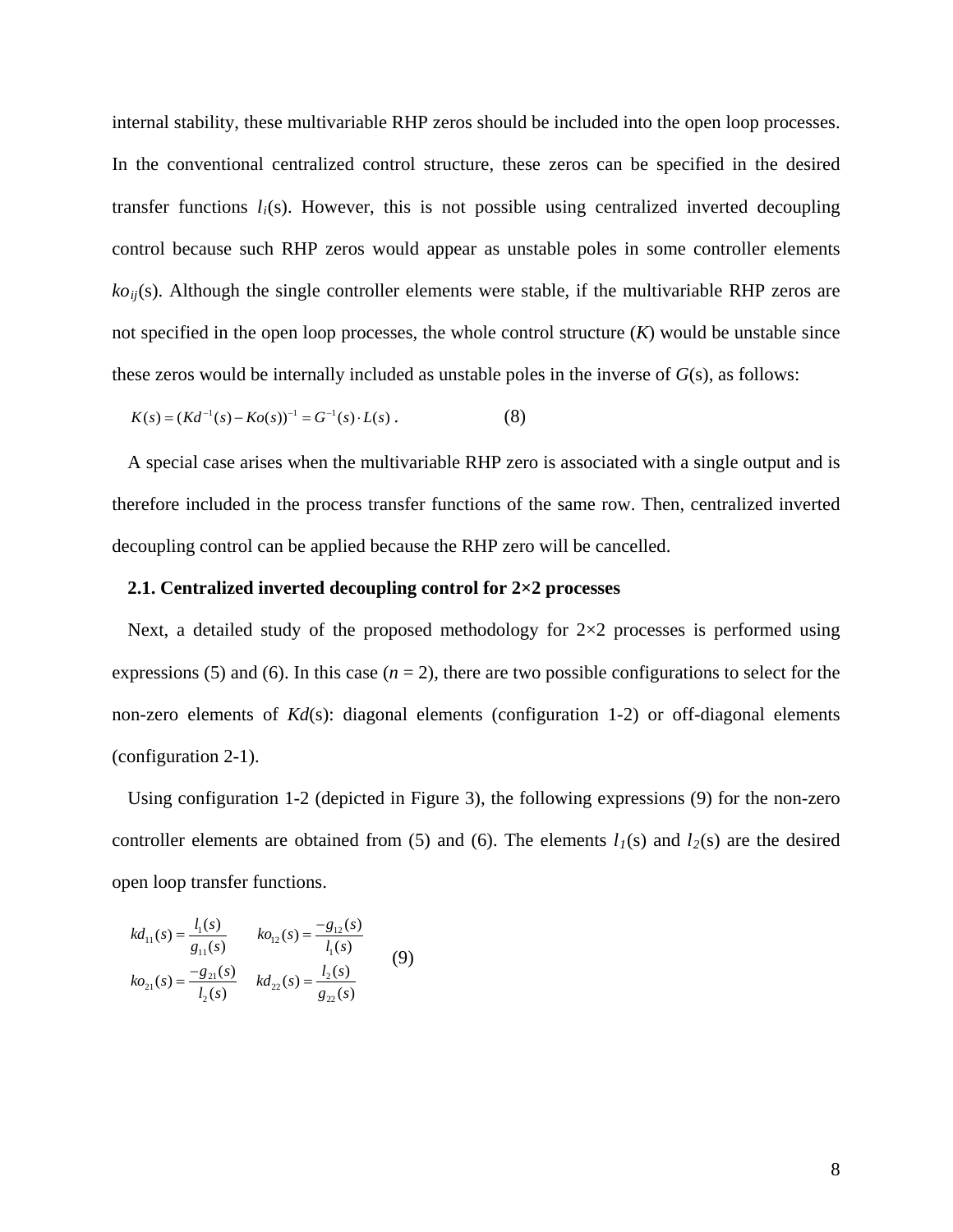

**Figure 3.** Centralized inverted decoupling control for  $2\times 2$  processes (configuration 1-2)

In the configuration 2-1 (Figure 4), the general expressions for the controller elements are given by (10), which are obtained from (5) and (6).



**Figure 4.** Centralized inverted decoupling control for  $2\times 2$  processes (configuration 2-1)

The corresponding general expressions for conventional centralized decoupling control for  $2\times2$  processes that are obtained according to (1) are given by (11). It is easy to find that the expressions of the proposed method in both (9) and (10) are much simpler than those of the conventional centralized control elements in (11).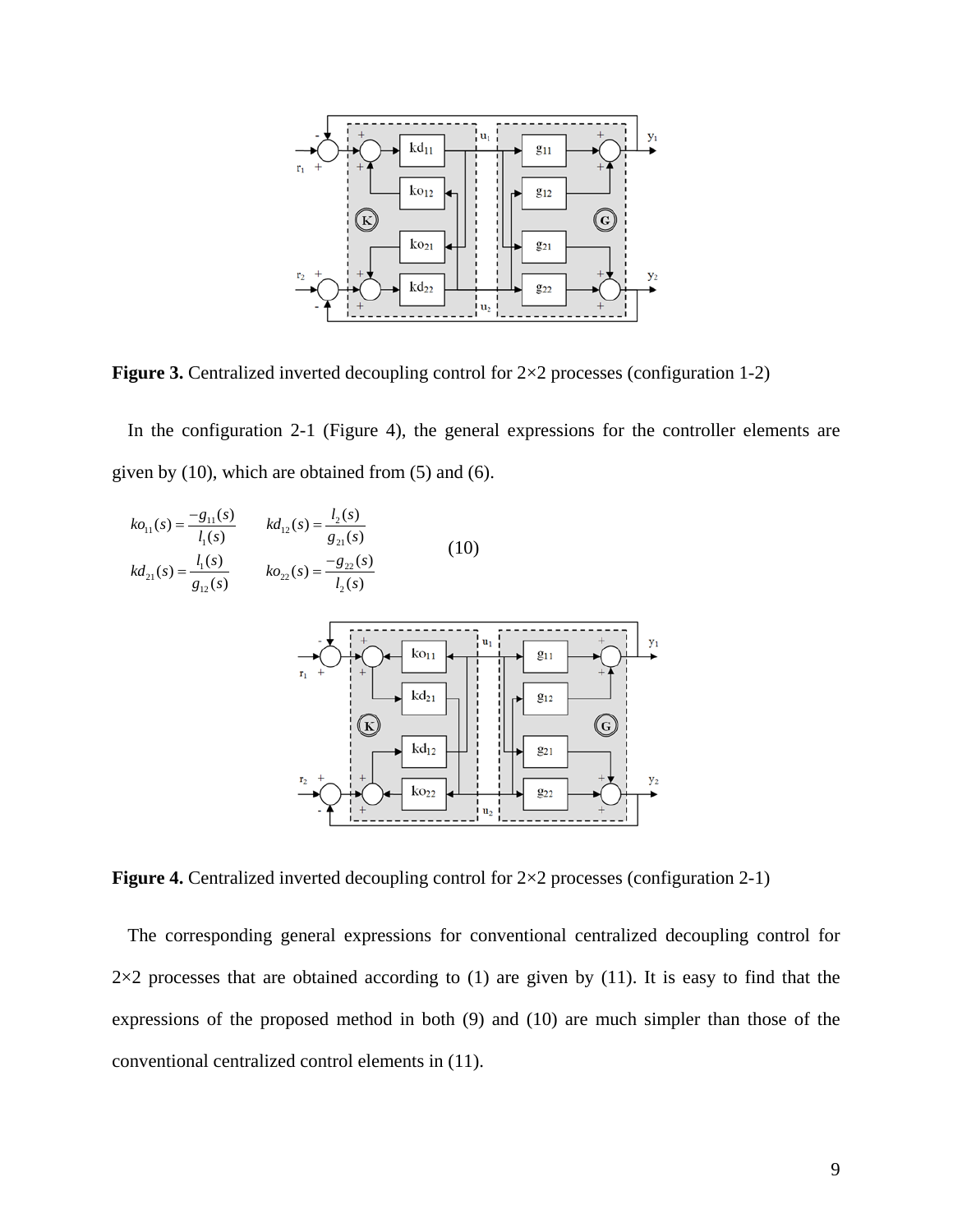$$
K(s) = \begin{pmatrix} k_{11}(s) & k_{12}(s) \\ k_{21}(s) & k_{22}(s) \end{pmatrix} = \frac{\begin{pmatrix} g_{22}(s)l_1(s) & -g_{12}(s)l_2(s) \\ -g_{21}(s)l_1(s) & g_{11}(s)l_2(s) \end{pmatrix}}{g_{11}(s)g_{22}(s) - g_{12}(s)g_{21}(s)} \quad (11)
$$

### **2.2. Centralized inverted decoupling control for 3×3 processes**

The procedure is similar for  $3\times3$  processes, although in this case there are six possible configurations according to the three elements of *Kd*(s) selected to be non-zero. For instance, using configuration 1-2-3 in (4), the equation (12) is achieved, and from it, the expressions for controller elements given in (13) are easily obtained, which are equivalent to those obtained using (5) and (6). The expressions are as simple as in  $2\times 2$  systems.

$$
\begin{pmatrix}\n1 & k o_{12}(s) & -k o_{13}(s) \\
k d_{11}(s) & 1 & l_{1}(s) & l_{1}(s) \\
-k o_{21}(s) & \frac{1}{k d_{22}(s)} & -k o_{23}(s)\n\end{pmatrix}\n\begin{pmatrix}\n\frac{g_{11}(s)}{l_1(s)} & \frac{g_{12}(s)}{l_1(s)} & \frac{g_{13}(s)}{l_1(s)} \\
\frac{g_{21}(s)}{l_2(s)} & \frac{g_{22}(s)}{l_2(s)} & \frac{g_{23}(s)}{l_2(s)} \\
k o_{31}(s) & -k o_{32}(s) & \frac{1}{k d_{33}(s)}\n\end{pmatrix}\n\begin{pmatrix}\n\frac{g_{11}(s)}{l_1(s)} & \frac{g_{12}(s)}{l_2(s)} & \frac{g_{13}(s)}{l_2(s)} \\
\frac{g_{31}(s)}{l_3(s)} & \frac{g_{32}(s)}{l_3(s)} & \frac{g_{33}(s)}{l_3(s)}\n\end{pmatrix}
$$
\n(12)

$$
kd_{11}(s) = \frac{l_1(s)}{g_{11}(s)} \t k o_{12}(s) = \frac{-g_{12}(s)}{l_1(s)} \t k o_{13}(s) = \frac{-g_{13}(s)}{l_1(s)}
$$
  
\n
$$
k o_{21}(s) = \frac{-g_{21}(s)}{l_2(s)} \t k d_{22}(s) = \frac{l_2(s)}{g_{22}(s)} \t k o_{23}(s) = \frac{-g_{23}(s)}{l_2(s)}
$$
  
\n
$$
k o_{31}(s) = \frac{-g_{31}(s)}{l_3(s)} \t k o_{32}(s) = \frac{-g_{32}(s)}{l_3(s)} \t k d_{33}(s) = \frac{l_3(s)}{g_{33}(s)}
$$
 (13)

### **3. Design considerations**

#### **3.1. Realizability**

The realizability requirement for the controller is that all of its elements must be proper, causal and stable. For systems with time delays or non-minimum phase zeros, direct calculations can lead to elements with prediction or RHP poles. In the proposed methodology, there are two issues regarding controller realizability that have to be studied: firstly, it is necessary to check whether it is possible to achieve realizability using the chosen configuration; and secondly, after confirming the previous condition, it is necessary to determine how to specify the desired open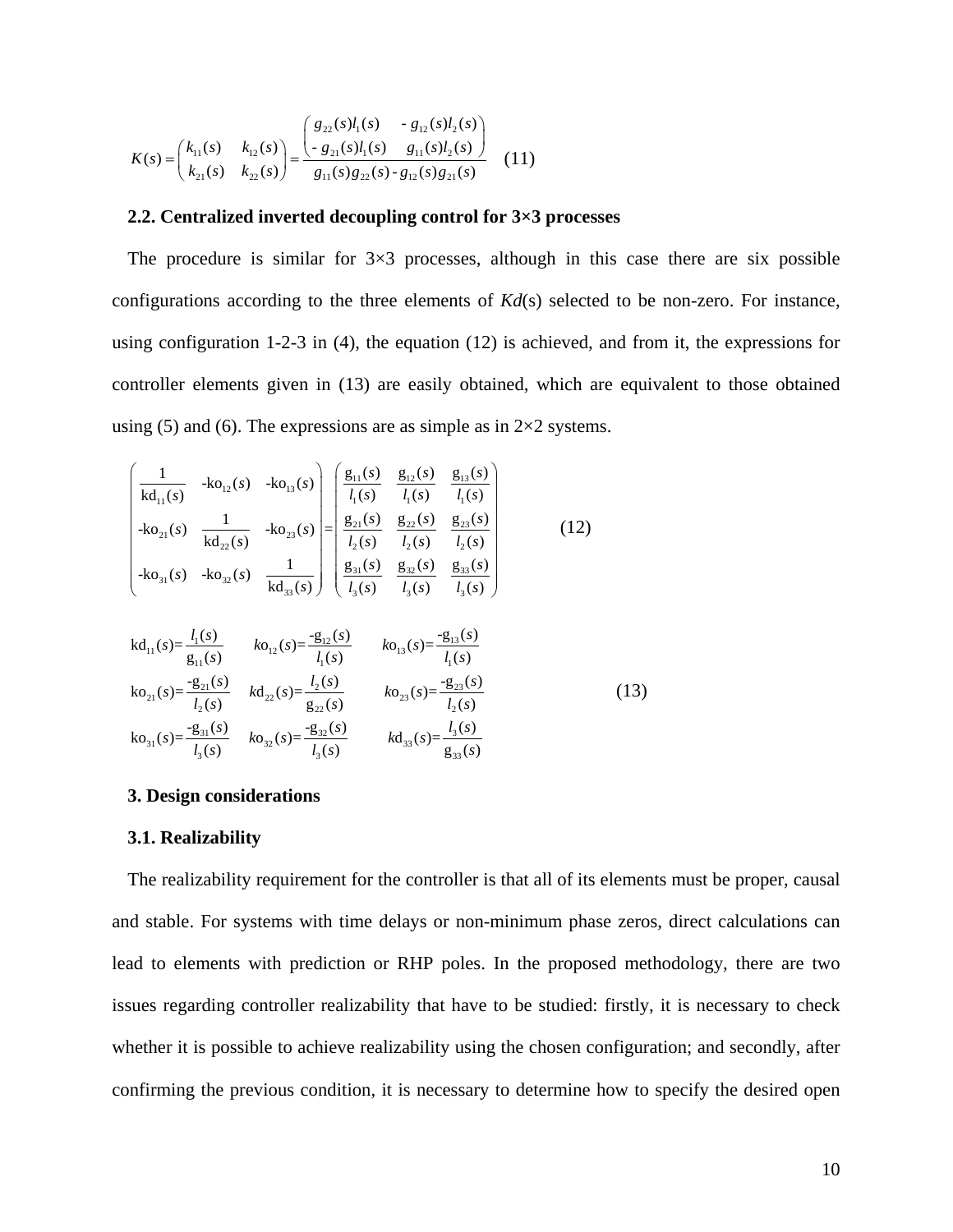loop transfer functions  $l_i(s)$ . In this section, the conditions that a specified configuration needs to satisfy in order to be realizable are stated. Furthermore, the constraints on the open loop processes to obtain such realizability are indicated as well.

In the controller expressions  $(5)$  and  $(6)$ , each desired open loop transfer function  $l_i(s)$  appears associated to the process transfer functions  $g_{ij}(s)$  of the same row *i*. Therefore, there are three aspects to take into consideration and to be inspected for each row of the process matrix *G*(s):

- Non-causal time delays must be avoided in controller elements. If  $g_{ik}(s)$  is the transfer function of the row *i* with the smallest time delay  $\theta_{ik}$ , the element  $kd_{ik}(s)$  of  $Kd(s)$  should be selected to be in the direct path between the error signals and the process inputs (it should be different from zero). In addition, the time delay  $\theta_i$  of the open loop transfer function  $l_i(s)$  must fulfill:

$$
\theta_{ik} \le \theta_i \le \min_{j \ne k} (\theta_{ij}) \qquad (14)
$$

where  $\theta_{ij}$  is the time delay of  $g_{ij}(s)$ .

- Controller elements must be proper, that is, the relative degrees must be greater or equal than zero. Similarly to the previous case, if  $g_{ik}(s)$  is the transfer function of the row *i* with the smallest relative degree  $r_{ik}$ , the element  $k d_{ki}(s)$  should be different from zero. In addition, the relative degree  $r_i$  of the open loop process  $l_i(s)$  must fulfill:

$$
r_{ik} \leq r_i \leq \min_{j \neq k} (r_{ij}). \qquad (15)
$$

- When some transfer function  $g_{im}(s)$  has a RHP zero, the element  $kd_{mi}(s)$  of  $Kd(s)$  should not be selected in the direct path, in order to avoid this zero becomes a RHP pole in some controller element. When the zero appears in all elements of the same row, it is necessary to check its multiplicity in each element of the row. Again, if  $g_{ik}(s)$  is the process transfer function of the row *i* with the smallest RHP zero multiplicity  $\eta_{ik}$ , the element  $k d_{ki}(s)$  should be chosen to be in the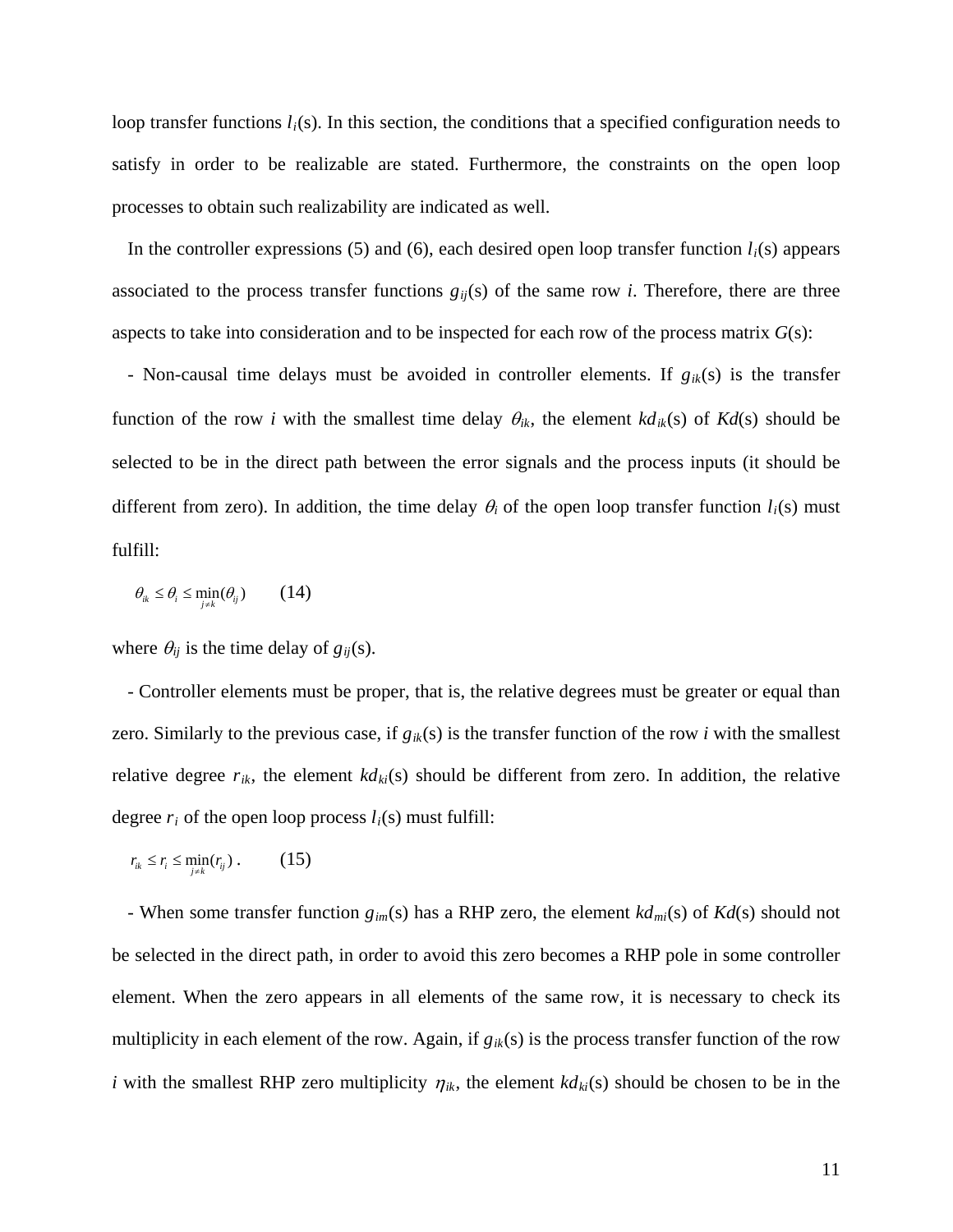direct path (it should be non-zero). This RHP zero must appear in the open loop process  $l_i(s)$ with a multiplicity  $\eta_i$  that fulfills (16). This condition must be fulfilled for each different multivariable RHP zero *zx*.

$$
\eta_{ik} \leq \eta_i \leq \min_{j \neq k} (\eta_{ij}) \qquad (16)
$$

From (14), (15) and (16), it can be deduced that there are more possibilities for selecting a realizable configuration when the smallest value (time delay, relative degree or RHP zero multiplicity) is shared by two or more transfer functions of the same row. However, in that case, the flexibility to specify this value (time delay, relative degree of RHP zero multiplicity) in the desired open loop process of that row is limited to this common smallest value.

When two or more elements of  $Kd(s)$  must be selected necessarily in the same column to satisfy the previous conditions in all rows, there are no realizable configurations. Then, it is necessary to insert an additional diagonal block *N*(s) between the process *G*(s) and the controller in order to modify the system trying to force the non-realizable elements into realizability. Then, the method is applied to the new process  $G^N(s) = G(s) \cdot N(s)$ .

*N*(s) is a diagonal transfer matrix with the necessary extra dynamics. If there are no realizability problems in the row *i*, the  $n_{ii}(s)$  element is equal to the unity. If the non-realizability comes from an element with a non-causal time delay, an additional time delay  $\theta_{ii}$  is specified in  $n_{ii}(s)$ . If it comes from a RHP zero *z*, which becomes into unstable poles, this RHP zero is added together with its mirrored pole and the proper multiplicity  $\eta_{ii}$  as in (17). If it comes from a properness problem, a simple stable pole with a small time constant  $\tau$  and the adequate multiplicity  $r_{ii}$  is inserted as it is shown in (18).

$$
\left(\frac{-s+z}{s+z}\right)^{\eta_{ii}} \quad (17)
$$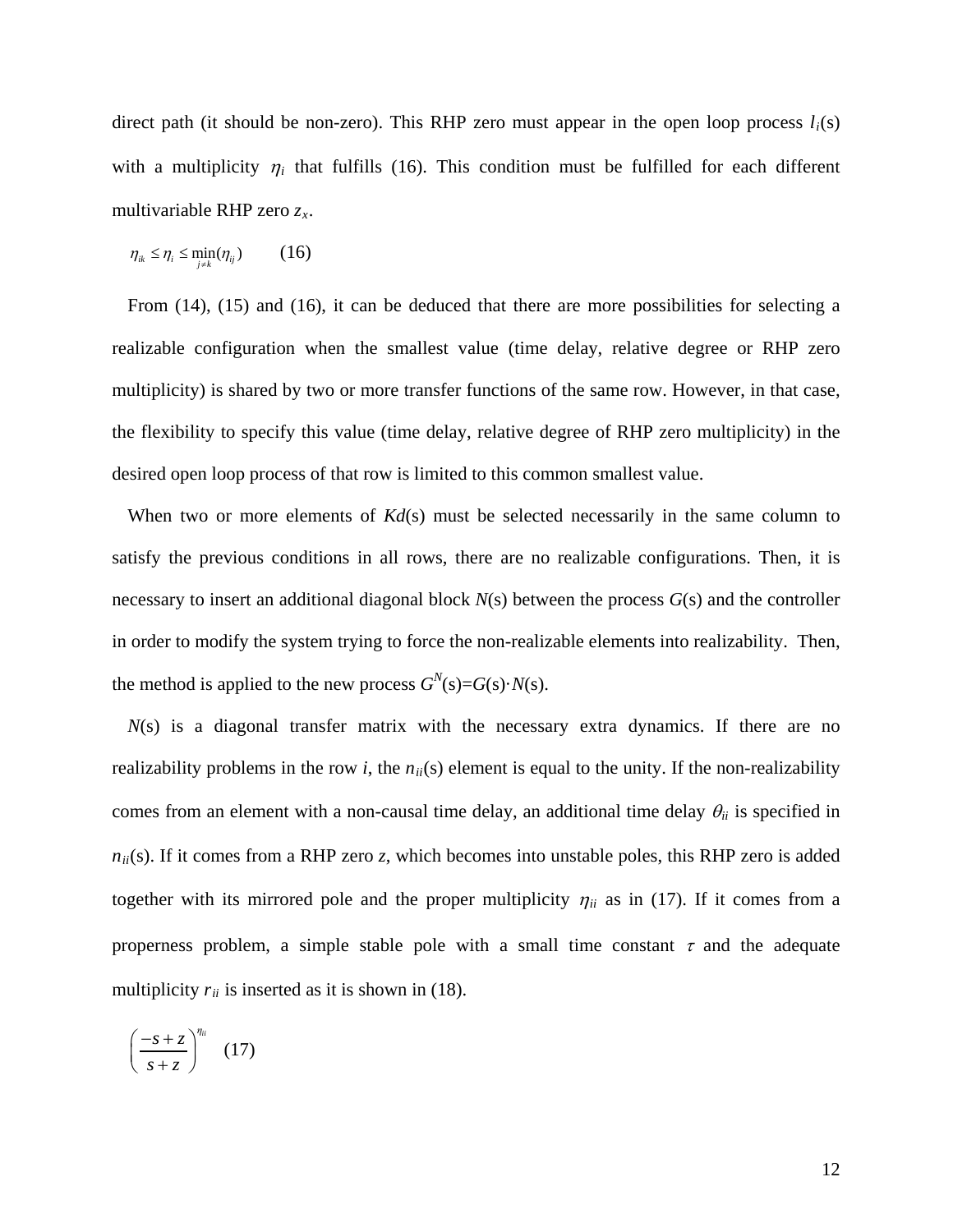$$
\frac{1}{(\tau s+1)^{r_{ii}}}\qquad(18)
$$

Generally, it is preferable to add the minimum extra dynamics. Therefore, after checking the necessary additional dynamics of each configuration, it is chosen that one with fewer RHP zeros or time delays in  $N(s)$ . More detailed information about this issue is given in other works.<sup>[9](#page-35-4)</sup>

#### **3.2. Performance specifications**

After assuring that it is possible to achieve realizability with the chosen configuration, the *n* desired open loop processes  $l_i(s)$  must be specified. Two aspects must be taken into account in order to define each transfer function *li*(s): the realizability of the controller elements and the performance specifications of the corresponding closed loop transfer function  $h_i(s)$ . Since the closed loop response must be stable and without steady state errors due to setpoint or load changes, the open loop transfer function  $l_i(s)$  must contain an integrator. Then, the following general expression (19) is proposed.

$$
l_i(s) = \frac{k_i \cdot \overline{l_i}(s)}{s} \quad (19)
$$

The parameter *ki* becomes a tuning parameter to meet design specifications. The transfer function  $\bar{l}_i(s)$  takes into account the realizability conditions from (14) to (16) and consequently, its general expression is given by (20). Regarding condition (15) it is important to note that the integrator in (19) already provides an extra relative degree to  $l_i(s)$ .

$$
\overline{l_i}(s) = e^{-\theta_i s} \frac{1}{(\tau s + 1)^{r_i}} \prod_{x=1}^{N_z} \left( \frac{-s + z_x}{s + z_x} \right)^{n x_i}
$$
(20)

Next, it is explained how to specify the different parameters of the open loop transfer functions when attention is addressed to some of the three simple cases listed in Table 1. Many other cases can be studied; however, the three cases shown in Table 1 arise very often and direct tuning expressions can be obtained from them. Firstly, it is preferable to specify simple open loop transfer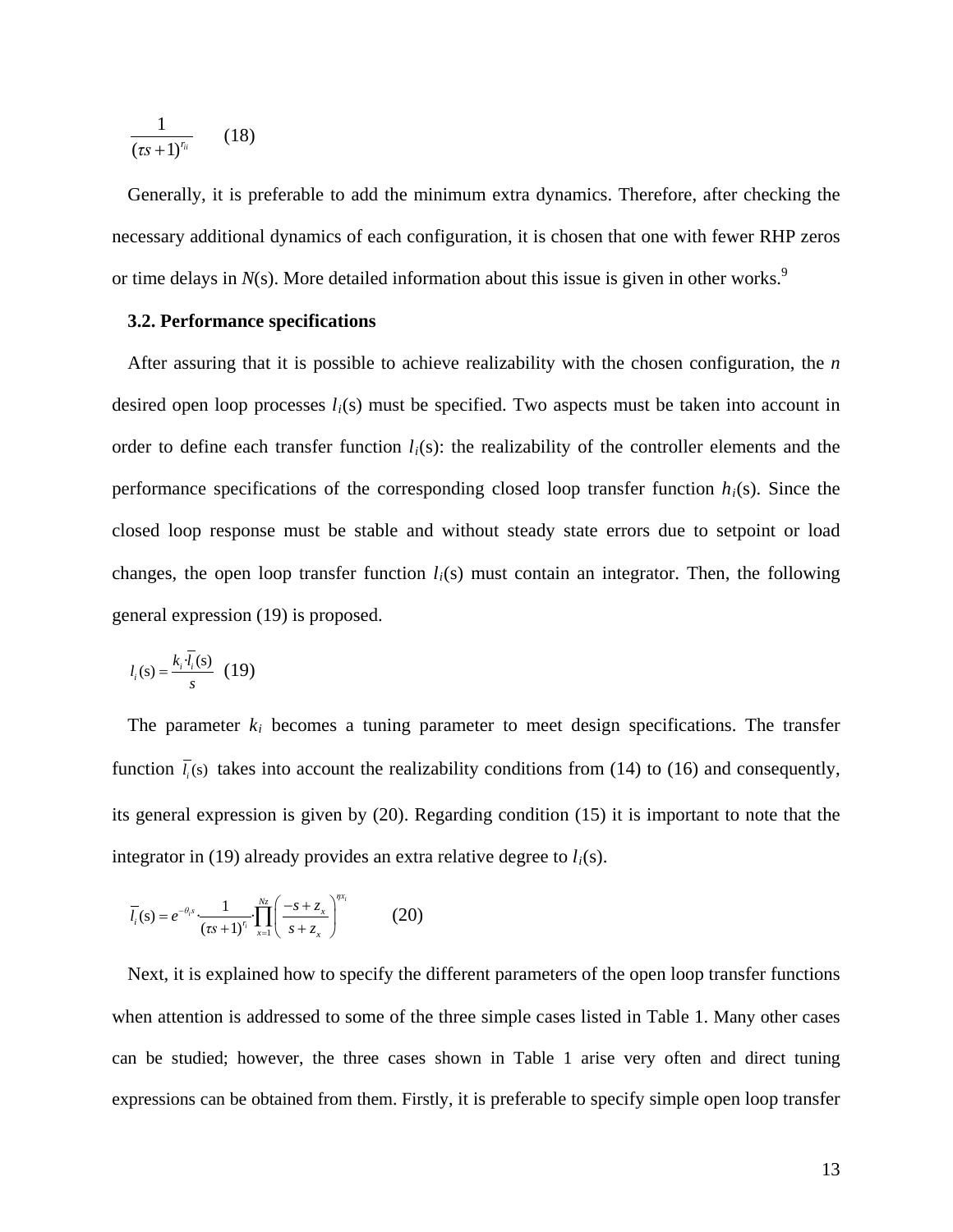functions so that their parameters can be easily tuned to meet the desired specifications. It also contributes to achieve simpler controller elements. As many industrial processes can be modelled by first or second order systems, the relative degrees of the process elements of the transfer matrix  $G(s)$  are usually one or two. Therefore, it is very common that the  $l_i(s)$  transfer functions need to be specified with relative degree one or two in order to fulfil condition (15), as in the cases of Table 1. Secondly, some time delay can be necessary in  $l_i(s)$  to fulfil condition (14). Although condition (16) has been developed in section 3.1, no case with RHP zeros has been included in Table 1 because it is not very usual to find open loop processes with RHP zeros. The third case is somewhat special because it is dedicated to processes that show an integrator associated to one output.

**Table 1.** Three simple cases to define the open loop transfer function.

| Case         | $l_i(s)$                               | $l_i(s)$                                                                      |
|--------------|----------------------------------------|-------------------------------------------------------------------------------|
|              | $e^{-\theta_i s}$                      | $\frac{k_i}{\cdots}e^{-\theta_i s}$<br>$\mathbf{C}$                           |
| 2            | $\frac{1}{\lambda s+1}e^{-\theta_i s}$ | $k_i$<br>$-e^{-\theta_i s}$<br>$\overline{s\cdot(\lambda s+1)}$               |
| $\mathbf{R}$ |                                        | $\frac{(s+z_i)}{s}e^{-\theta_i s}\frac{k_i\cdot (s+z_i)}{s^2}e^{-\theta_i s}$ |

3.2.1. Case 1

In this case, it is necessary at most a time delay to achieve realizability. The corresponding expressions for  $\overline{l}_i(s)$  and  $l_i(s)$  are given in the first row of Table 1. The imposition of relative stability specifications is enough to guarantee the stability of the closed loop transfer function  $h_i(s)=l_i(s)/(1+l_i(s))$ . It can be found that the phase margin  $\varphi_m$  and gain margin  $A_m$  of  $l_i(s)$  are given by (21) and (22), respectively, at the corresponding frequencies  $\omega_{cp}$  and  $\omega_{cg}$  shown in (21) and (22) as well.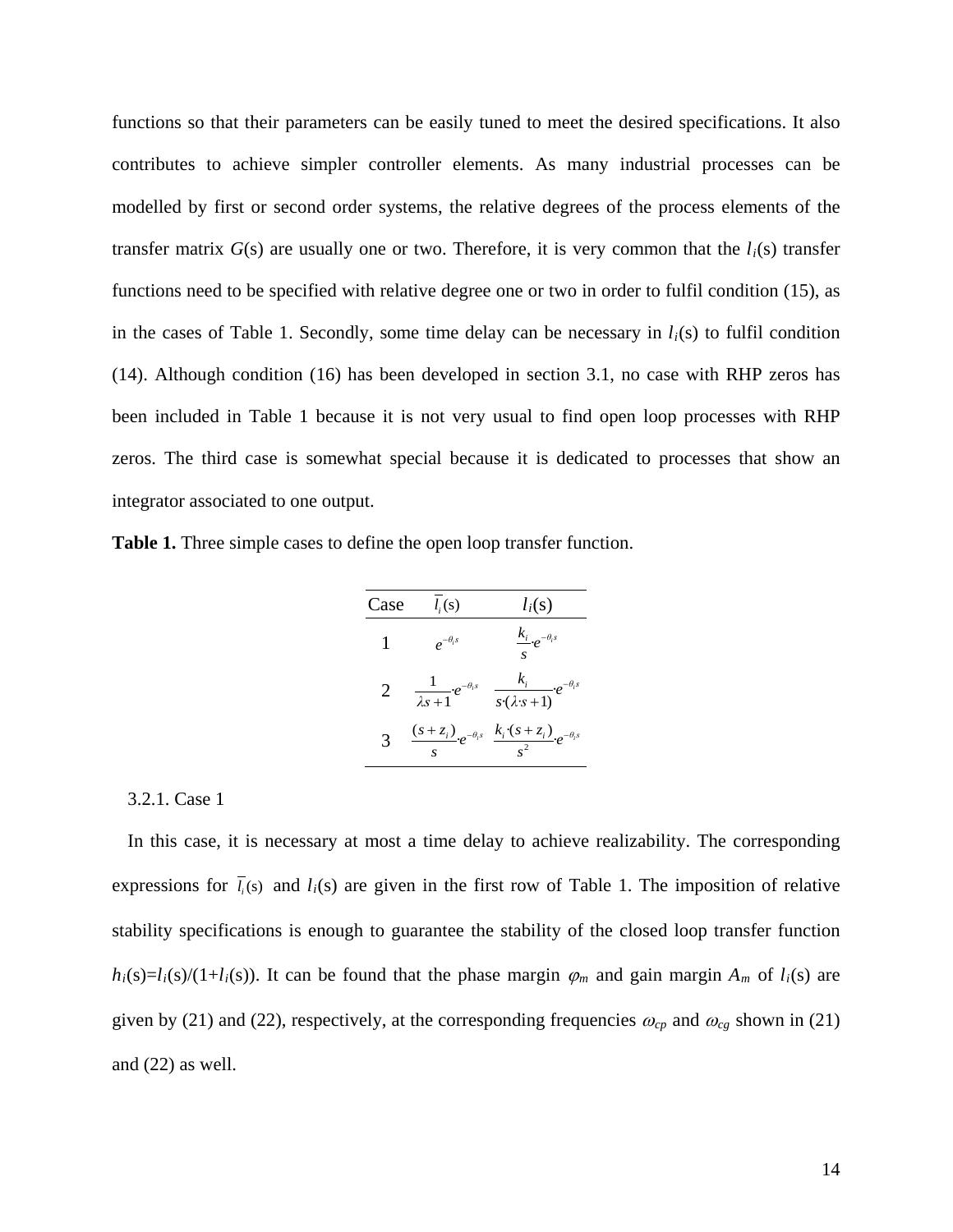$$
\varphi_m = 90 - \frac{180k_i \theta_i}{\pi} \quad \omega_{cp} = k_i \qquad (21)
$$

$$
A_m = \frac{\pi}{2k_i \theta_i} \quad \omega_{cg} = \frac{\pi}{2\theta_i} \quad (22)
$$

Both margins are related as follows:

$$
\varphi_m=90-\frac{20}{A_m} \cdot (23)
$$

If a phase margin less than  $90^\circ$  or a gain margin greater than 1 is specified, the value of  $k_i$  can be directly calculated by means of (24) or (25), respectively. Increasing *ki* makes the closed loop response faster. However, it implies smaller values of phase margin and gain margin and consequently, the control system robustness is reduced.

$$
k_i = \frac{\pi (90^\circ - \varphi_m)}{180^\circ \theta_i} \tag{24}
$$

$$
k_i = \frac{\pi}{2A_m \theta_i} \qquad (25)
$$

If  $\overline{l_i}$  (s) do not have time delay ( $\theta_i = 0$ ) so it is equal to the unity, the open loop function  $l_i(s)$  =  $k_i$ /s has a phase margin of 90 $\degree$  and an infinite gain margin independently of the  $k_i$  parameter. In addition, the closed loop transfer function  $h_i(s)$  is a traditional first order system with time constant  $T_i = 1/k_i$ , as follows:

$$
h_i(s) = \frac{k_i / s}{k_i / s + 1} = \frac{1}{T_i s + 1}.
$$
 (26)

Therefore, the desired closed loop time constant  $T_i$  is proposed as specification to determine  $k_i$ instead of relative stability margins. This situation is equivalent to one of the most common cases in the methodologies of IMC control<sup>[28](#page-36-10)</sup> or affine parameterization.<sup>[29](#page-36-11)</sup>

# 3.2.1. Case 2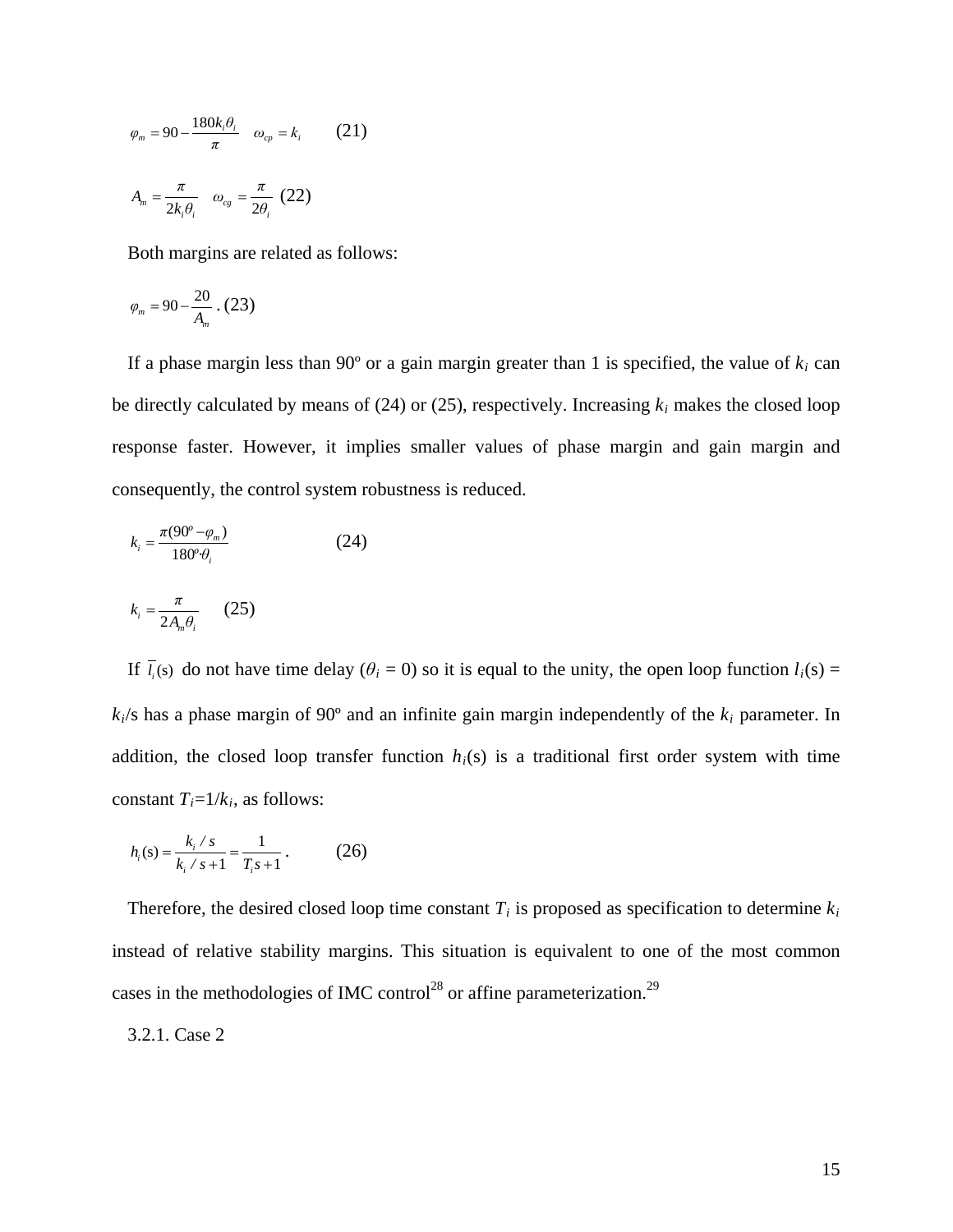This case arises when the lowest relative degree of the process elements  $g_{ii}(s)$  of the row *i* associated to  $l_i(s)$  is two. In order to obtain proper controller elements, it is necessary to include an extra pole in  $\bar{l}_i$  (s). The second row of Table 1 shows the corresponding expressions for  $\bar{l}_i$  (s) and  $l_i(s)$ . The gain margin of this transfer function  $l_i(s)$  is given by (27) at the frequency  $\omega_{cg}$  that fulfills the condition (28). In this work, it is proposed to calculate  $\lambda$  from (28) after specified the frequency  $\omega_{cg}$ . Then,  $k_i$  is obtained from (27) after choosing a desired gain margin  $A_m$ .

$$
A_m = \frac{1}{k_i \cdot \lambda \cdot \tan(\omega_{cg}\theta_i) \cdot \sin(\omega_{cg}\theta_i)} \quad (27)
$$

$$
\tan(\omega_{cg}\theta_i) = \frac{1}{\lambda \omega_{cg}}
$$
 (28)

If there are no time delays in  $l_i(s)$  ( $\theta_i = 0$ ), the gain margin specification can be replaced by time response specifications because the corresponding closed loop transfer function  $h_i(s)$  is given by a second order system as follows:

$$
h_i(s) = \frac{\frac{k_i}{s(\lambda \cdot s + 1)}}{1 + \frac{k_i}{s(\lambda \cdot s + 1)}} = \frac{\frac{k_i}{\lambda}}{s^2 + \frac{1}{\lambda}s + \frac{k_i}{\lambda}}.
$$
 (29)

The poles of  $h_i(s)$  in (29) are characterized by the undamped natural frequency  $\omega_n$  and the damping factor  $\xi$  given by (30).

$$
\omega_n = \sqrt{k_i / \lambda} \qquad \xi = \frac{1}{2\sqrt{k_i \cdot \lambda}} \tag{30}
$$

# 3.2.1. Case 3

This special case appears when all elements  $g_{ij}(s)$  of the row *i* consist of an integrator, that should be specified in  $\bar{l}_i(s)$  in order to maintain the integral action in the elements of  $Kd(s)$ . Otherwise, the integrator would be cancelled in the corresponding *Kd*(s) element according to (5) and consequently, zero error in steady state would not be guaranteed in that loop. Because of this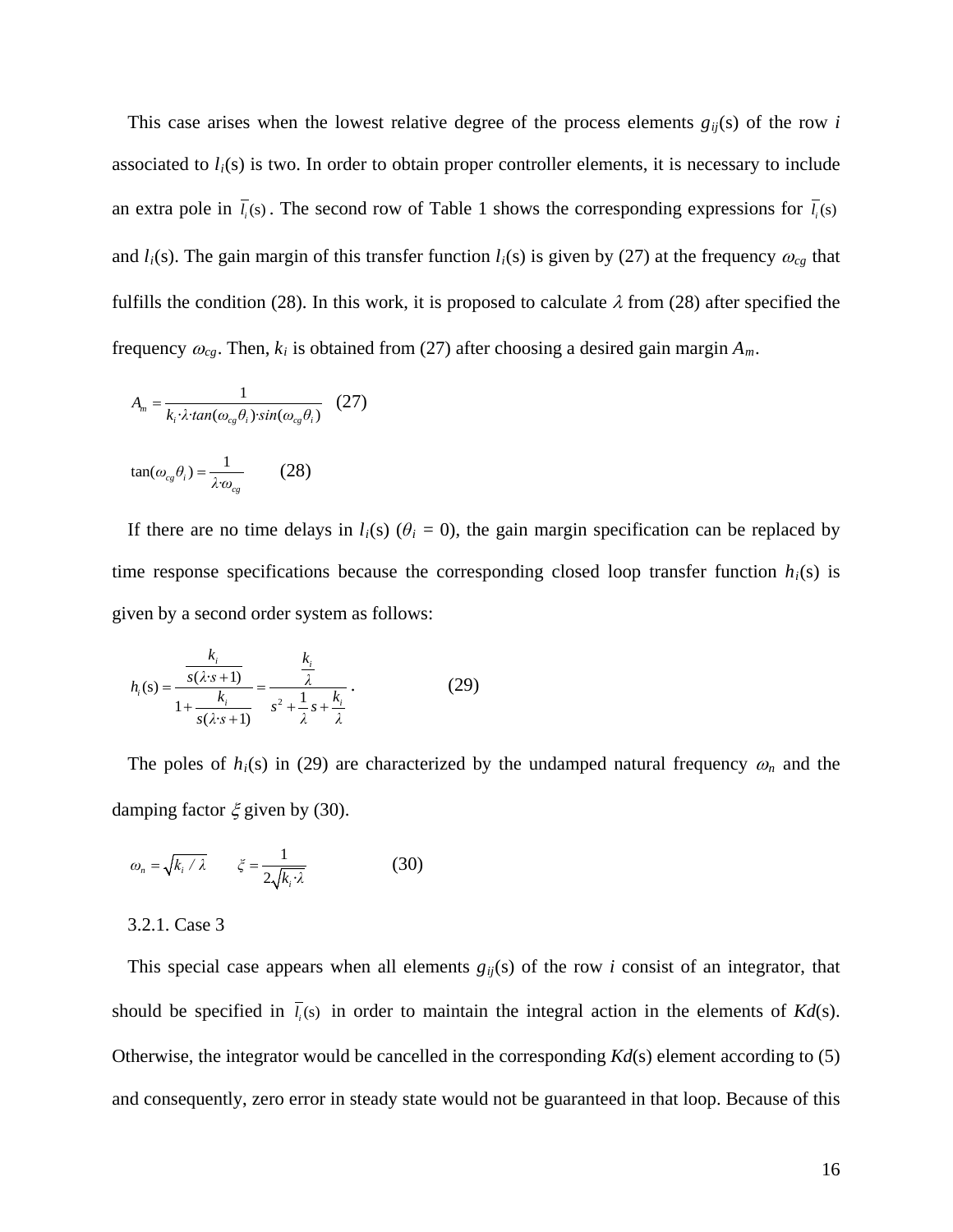additional integrator, the relative degree of *li*(s) increases one unit. If no additional degrees are needed, an extra zero  $z_i$  can be included to keep the proper relative degree in  $l_i(s)$  and fulfill condition (15). Then, the corresponding expressions for  $\bar{l}_i$  (s) and  $l_i$ (s) are given by the third row of Table 1. In these conditions, the gain margin of  $l_i(s)$  is given by (31) at the frequency  $\omega_{cg}$  that fulfills condition (32). Authors propose to fix the value of the zero  $z_i$ , subsequently, to calculate the frequency  $\omega_{cg}$  from (32) and finally, to obtain the parameter  $k_i$  from (31).

$$
A_m = \frac{\omega_{cg}^2}{k_i \sqrt{\omega_{cg}^2 + z_i^2}}
$$
 (31)  
\n
$$
\arctan\left(\frac{\omega_{cg}}{z_i}\right) - \omega_{cg}k_i = 0
$$
 (32)

If  $\overline{l_i}$  (s) do not contain time delays, the gain margin specification can be replaced again by time response specifications since the closed loop transfer function is given by a second order transfer function with a zero at  $s = -z_i$ , as shown in (33). Its poles are characterized by the natural frequency  $\omega_n$  and the damping factor  $\xi$  given by (34). Therefore, fixing the value of the zero  $z_i$ , it is possible to modify the values of  $\omega_n$  and  $\xi$  through the parameter  $k_i$ . As a particular case, adjusting  $k_i = 4 \cdot z_i$ , a critical damping response ( $\xi = 1$ ) is obtained with  $\omega_n = 2 \cdot z_i$ .

$$
h_i(s) = \frac{\frac{k_i(s+z_i)}{s^2}}{1 + \frac{k_i(s+z_i)}{s^2}} = \frac{k_i(s+z_i)}{s^2 + k_i s + k_i z_i}
$$
(33)  

$$
\omega_n = \sqrt{k_i z_i} \qquad \xi = \sqrt{\frac{k_i}{4z_i}}
$$
(34)

In the three cases explained, the parameter  $k_i$  acts as a degree of freedom to modify the corresponding closed loop performance and to achieve new specifications almost independently of the other loops.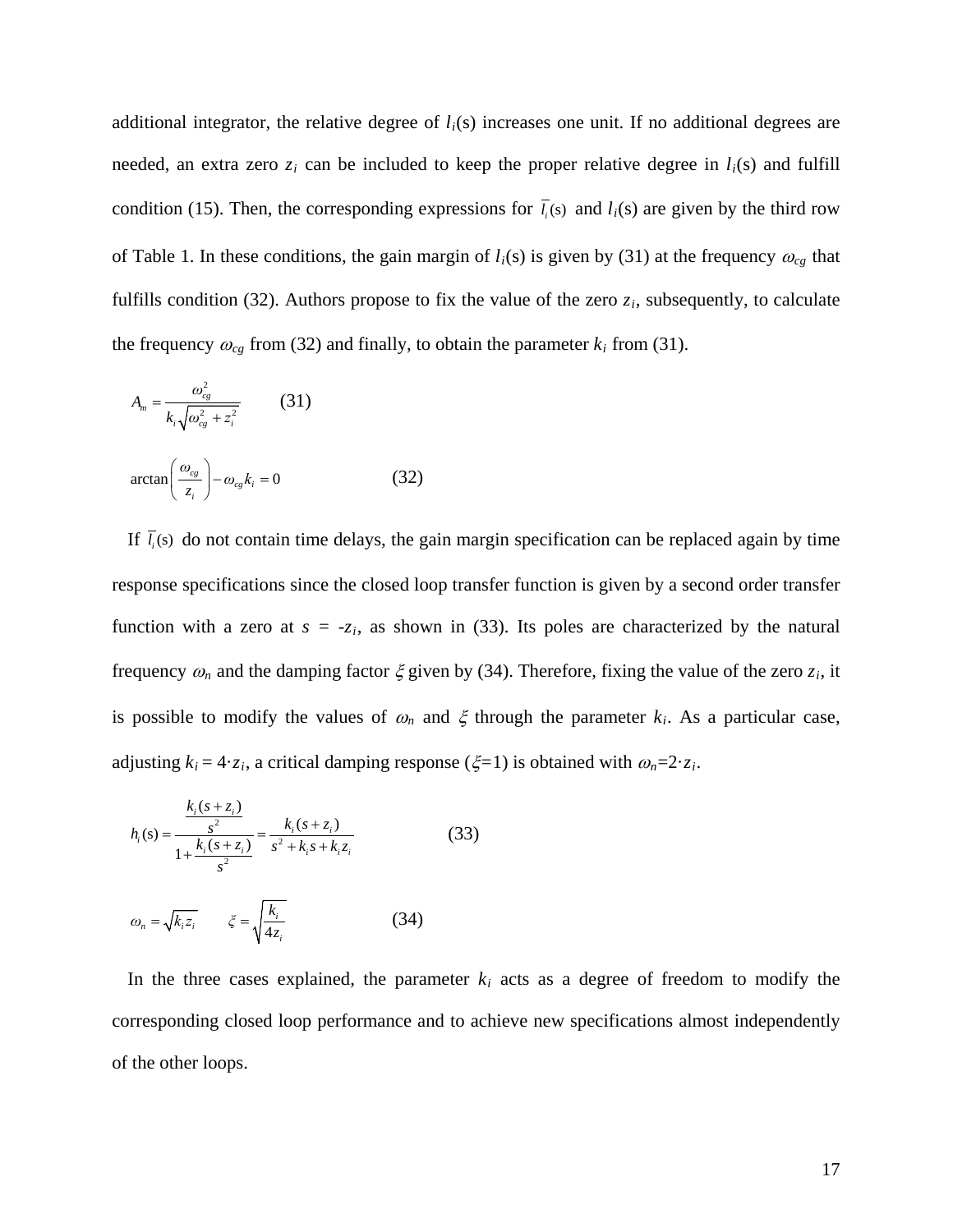# **4. Multivariable PID control by inverted decoupling**

Replacing open loop process  $l_i(s)$  in (5) and (6) with the general expression (19) and using the configuration  $p_1 - p_2 - \dots - p_i - \dots - p_{n-1} - p_n$ , the following expressions (35) and (36) are obtained for the elements of the centralized inverted decoupling control:

$$
kd_{ij}(s) = k_j \frac{\bar{l}_{oj}(s)}{g_{oji}(s)} \frac{1}{s} e^{-s(\theta_j - \theta_{ji})} \quad \forall i; \quad j = p_i,
$$
 (35)

$$
ko_{ij}(s) = -\frac{g_{\text{oij}}(s)}{k_i \cdot \overline{l}_{\text{oi}}(s)} s \cdot e^{-s(\theta_{ij} - \theta_i)} \quad \forall i, j; / i \neq p_j. \quad (36)
$$

where  $g_{\text{oij}}(s)$  is the delay free part of  $g_{ij}(s)$  and  $\bar{l}_{\text{o}}(s)$  is the delay free part of  $\bar{l}_{i}(s)$  after extracting its corresponding time delays  $\theta_{ij}$  and  $\theta_i$ , respectively. From (35), it can be concluded that the non-zero elements of *Kd*(s) have integral action, and consequently, they might be approximated to PID structure. On the other hand, the non-zero elements of  $Ko(s)$  are compensators with derivative action plus time delay and certain dynamics associated to the corresponding process element  $g_{ii}(s)$ . Note that care should be taken with the derivative action. In order to avoid high frequency noise amplification, it is necessary to assure that this derivative action is filtered enough in each controller element  $ko_{ii}(s)$ .

#### **4.1. Approximation of controller elements**

The controller elements obtained from (35) and (36) are rational transfer function plus a possible time delay. However, if the dynamics of some process element  $g_{ij}(s)$  or desired open loop  $l_i(s)$  are too complex, some controller elements can result in a high order and their approximation can be advisable for implementation. This approximation can be carried out using different techniques like parametric approximation in the frequency domain based on least squares estimators<sup>[30](#page-36-12)</sup> or prediction error methods; or model reduction techniques based on balanced residualtization.<sup>[31](#page-36-13)</sup>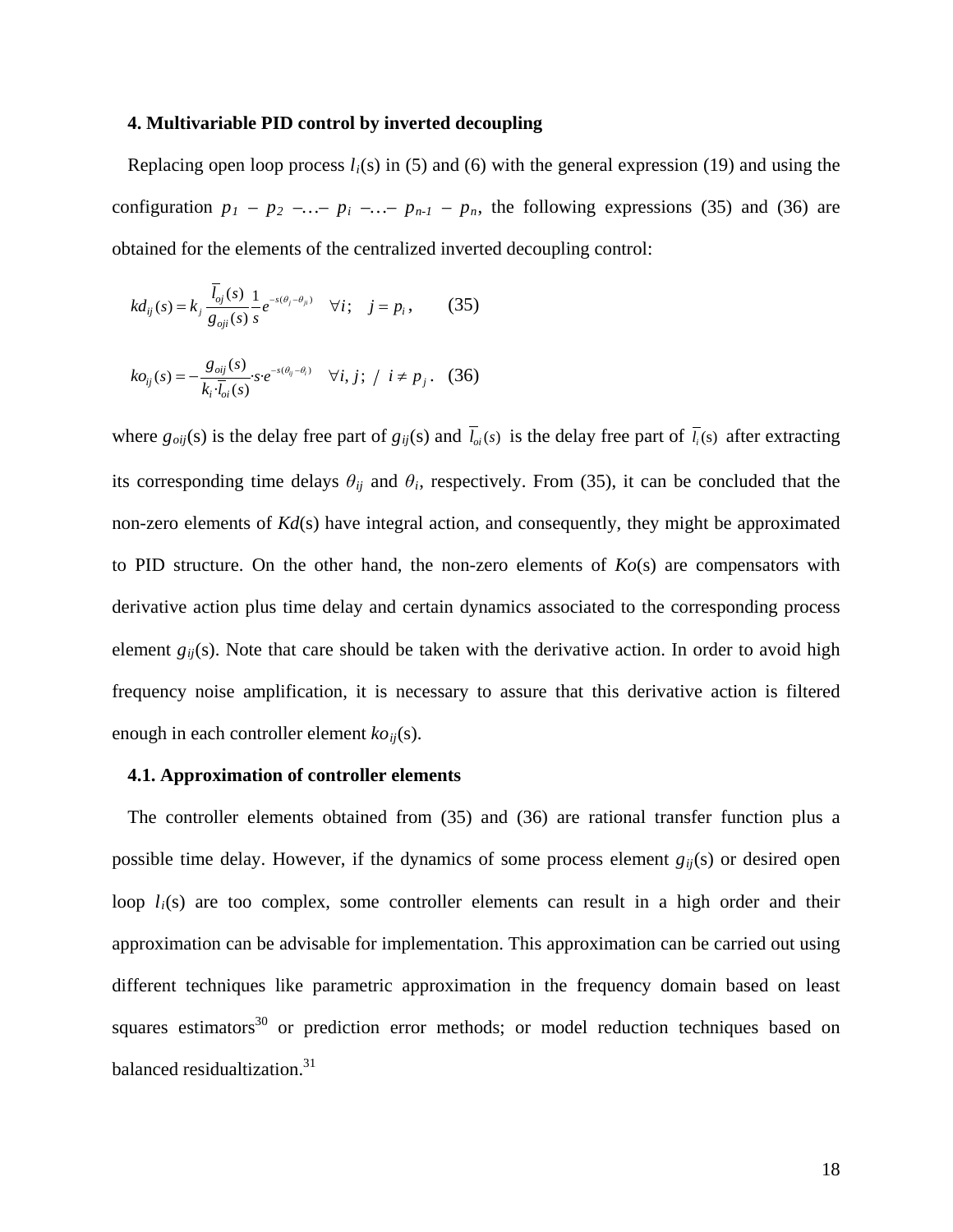As mentioned previously, the non-zero elements of *Kd*(s) can be approximated to PID structure. In this work, the parallel form shown in  $(37)$  is used, where  $K_P$  is the proportional constant,  $K_I$  the integral constant,  $K_D$  the derivative constant and  $T_F$  is the derivative filter constant. Although the parameters have little physical interpretation in this form, it is the most flexible structure that allows independency between the different control actions.

$$
k^{PID}(s) = K_p + \frac{K_I}{s} + \frac{K_D s}{T_F s + 1}
$$
 (37)

In this work, a parametric approximation in the frequency domain is proposed for the PID reduction. Instead of reducing directly the controller element, the authors propose to remove the integrator of the controller element  $k d_{ij}(s)$  and apply the model reduction to the inverse of this result  $m(s)$ . The new stationary gain  $k_0$ , as shown in (38), would be identified with the integral constant *KI*.

$$
k_0 = \lim_{s \to 0} \left[ kd(s) \cdot s \right] = \lim_{s \to 0} \left[ m(s) \right] \tag{38}
$$

Without the integrator and after dividing by  $k_0$ , the frequency response of the inverse of  $m(s)$ should be approximated according to (39). The resultant approximation must be identified with the inverse of (37) multiplied by  $K_I$ /s.

$$
\frac{k_0}{m(s)} \approx \frac{b_1 s + 1}{a_2 s^2 + a_1 s + 1} = \frac{T_F s + 1}{\left(\frac{K_F T_F + K_D}{K_I}\right) s^2 + \left(\frac{K_P}{K_I} + T_F\right) s + 1}.
$$
 (39)

In this way, the PID gains after approximation can be identified as follows

$$
K_{P} = (a_{1} - b_{1}) \cdot k_{0}
$$
  
\n
$$
K_{I} = k_{0}
$$
  
\n
$$
K_{D} = a_{2} \cdot k_{0} - b_{1} \cdot (a_{1} - b_{1}) \cdot k_{0}
$$
  
\n
$$
T_{F} = b_{1}
$$
\n(40)

For PI approximation,  $K_D$  and  $T_F$  are removed; therefore, the coefficients  $b_I$  and  $a_2$  would be zero. Both PI and PID approximations are obtained, the one with the best fit is chosen.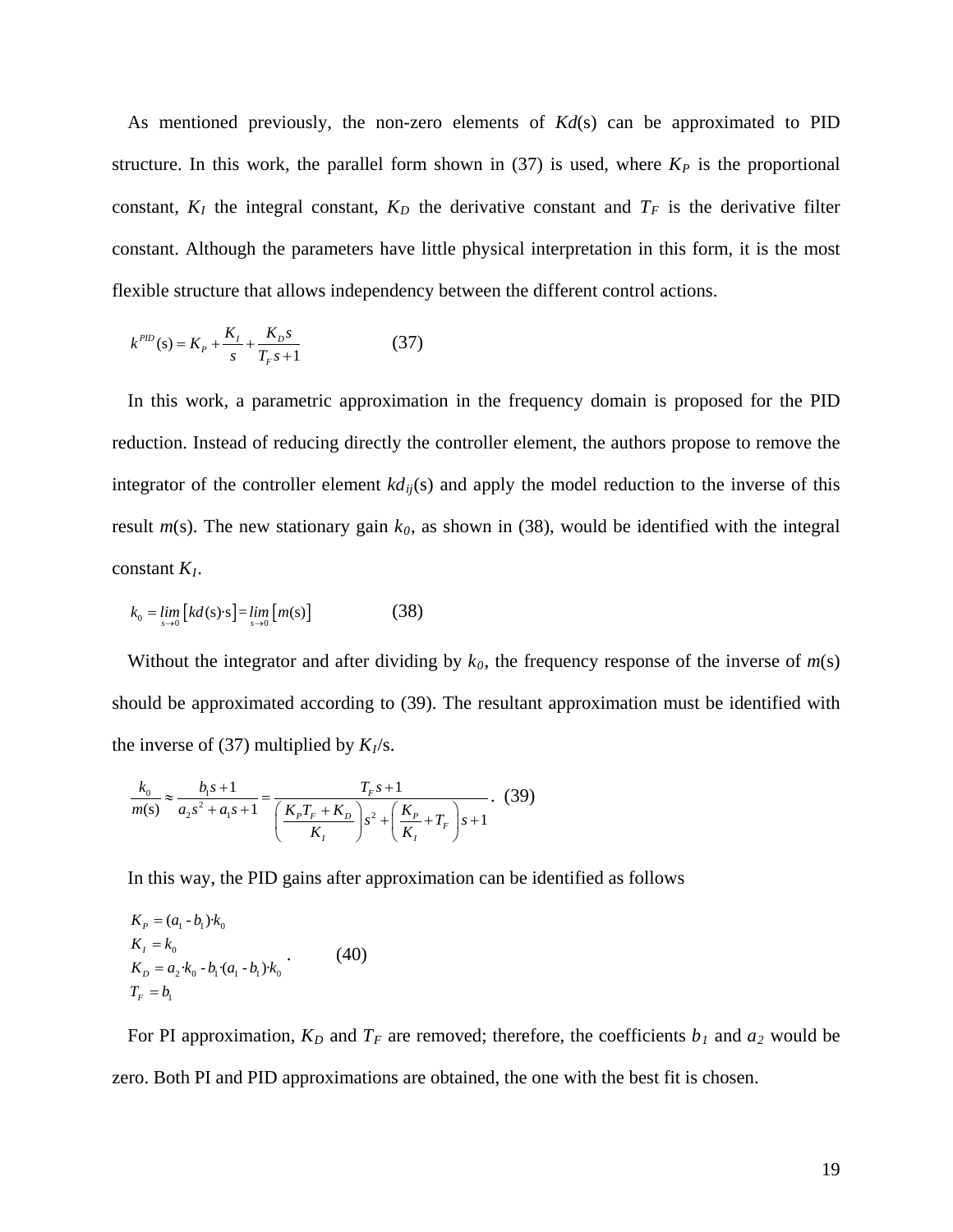In a similar way, the *Ko*(s) elements in (36) can be approximated to the structure shown in (41), which consists of a filtered derivative action plus a possible time delay. Before reduction, it is suggested to remove the time delay and the zero in  $s=0$  and apply the approximation to (42). In this way, it is obtained that  $K_D = b_0/a_0$  and  $T_F = a_1/a_0$ .

$$
k^{D}(s) = s \left(\frac{K_{D}}{T_{F}s + 1}\right) e^{-s\theta} \tag{41}
$$

$$
m(s) \approx \frac{b_0}{a_1 s + a_0} \tag{42}
$$

## **4.2. Application to FOPTD systems**

Most industrial processes are open loop stable without oscillatory response for unit step inputs. Therefore, high order processes are often simplified to FOPDT systems before the control system design. In this section and as a particular case, the proposed methodology is applied to multivariable systems in which all of its elements are modelled or simplified by FOPDT processes. Therefore, the process elements  $g_{ij}(s)$  are given by a transfer function as follows:

$$
g_{ij}(s) = \frac{k_{ij}}{T_{ij}s + 1} e^{-\theta_{ij}s}.
$$
 (43)

Assuming a realizable configuration and since all elements are stable, without RHP zeros and with the same relative degree equal to the unity, the specification of  $l_i(s)$  can be done according to the case 1 of Table 1, because time delays are the only aspect to take into account according to (14) in order to achieve realizability.

In order to avoid time delays in the element  $k d_{ij}(s)$ , the time delay of  $l_i(s)$  is set to the time delay of the associated process element  $g_{ji}(s)$  in (35). In this way, the controller elements of *Kd*(s) and *Ko*(s) are obtained as shown in (44) and (45), respectively. The non-zero elements of *Kd*(s) directly have PI structure, while those of *Ko*(s) are a filtered derivative action plus a time delay.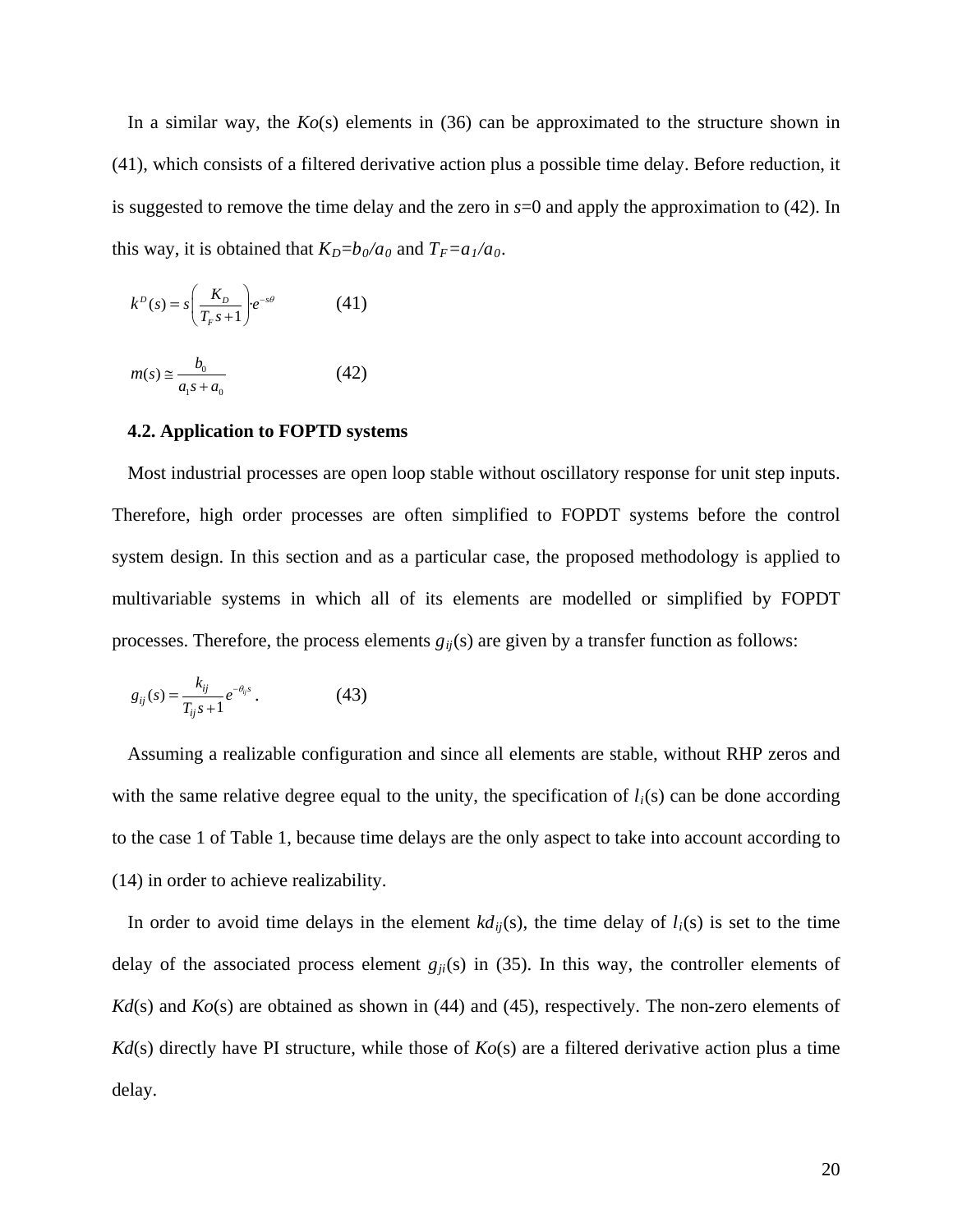$$
kd_{ij}(s) = \frac{k_j}{k_{ji}} \frac{(T_{ji}s + 1)}{s} = K_{pij} + \frac{K_{lij}}{s} \quad \forall i; \quad j = p_i \quad (44)
$$
  

$$
k o_{ij}(s) = -\frac{k_{ij}}{k_i} \frac{s}{(T_{ij}s + 1)} e^{-s(\theta_{ij} - \theta_i)} = \frac{K_{Dij}s}{T_{rij}s + 1} e^{-\theta(k o_{ij})s} \quad \forall i, j; / i \neq p_j \quad (45)
$$

From (44) and (45), it can be found that the controller parameters are given by (46).

$$
K_{p_{ij}} = T_{ji} \frac{k_j}{k_{ji}} \quad K_{Iij} = \frac{k_j}{k_{ji}} \quad \forall i; \quad j = p_i
$$
  

$$
K_{Dij} = -\frac{k_{ij}}{k_i} \quad T_{Fij} = T_{ij} \quad \theta(ko_{ij}) = \theta_{ij} - \theta_i \quad \forall i, j; / i \neq p_j
$$
 (46)

If the process elements can be fittingly approximated by FOPTD systems, authors propose to use the simple expressions given in (46) to calculate the controller elements of *Kd*(s) and *Ko*(s) after determining the gain parameters  $k_i$ . However, when the process elements consist of pure integrators, RHP zeros, high relative degrees and so on, this approximation can work improperly. In this case, the controller elements should be reduced into more complex structures such as PID structure for *Kd*(s) elements or lead-lag compensators with time delay for *Ko*(s) elements.

#### **4.3. Practical considerations**

From an implementation point of view, it is important to consider how to solve practical problems such as wind-up, which can cause the controller to perform poorly in the presence of control signal constraints. When no extra dynamics *N*(s) is needed to guarantee the configuration realizability in the proposed method, the windup problem can be directly solved if the non-zero elements of *Kd*(s) already have implemented some anti-windup mechanism. When they have PID structure, the simple anti-windup scheme in Figure 5 can be used. This scheme, which is used for monovariable PID controllers, is based on back-calculations.<sup>[32](#page-36-14)</sup> It uses an input constraint model inside the controller. When the process input is saturated resulting in a different value than the PID output, the controller works in tracking mode following the saturated signal.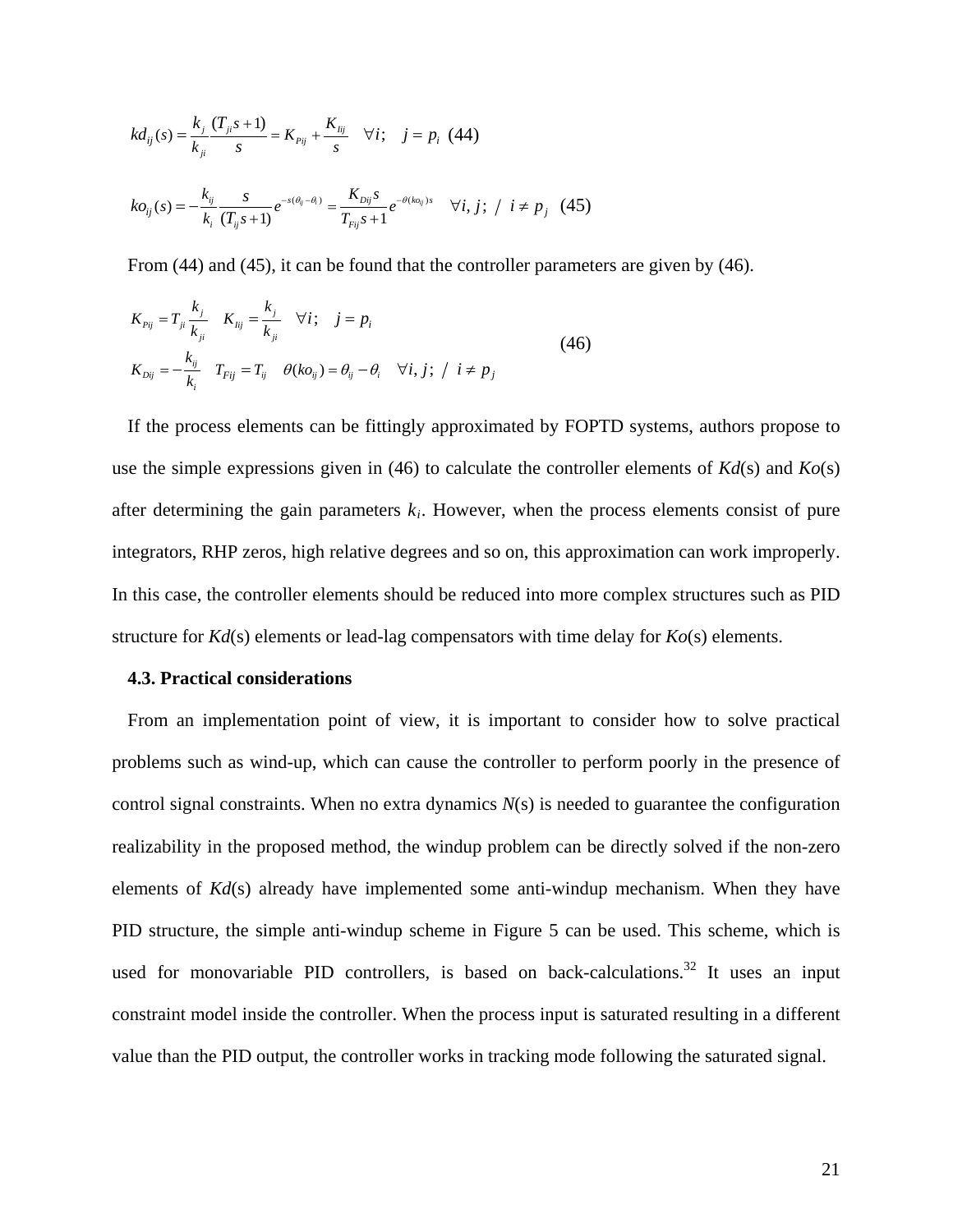

**Figure 5.** Anti-windup scheme for PID controllers in the proposed methodology.

According to the scheme of the proposed method in Figure 2, the control signals are fed back to the controller input and added to the error signals to decouple the system. When some control signal is saturated, this value is, in fact, the value which is fed back through the corresponding elements of *Ko*(s) toward the corresponding error signals in order to remain the other loops decoupled. This value is depicted by *d* in Figure 5. Therefore, when saturations arise, there is an error conditioning<sup>29</sup> which modifies the error vector in such a way that the control signals remain into allowable values. In this multivariable case, it is possible to use this simple monovariable scheme due to the structure of the centralized inverted decoupling control. In the conventional scheme of Figure 1b, it is more difficult to implement an anti-windup strategy assuring the decoupling performance.

On the other hand, bumpless transfer between operation modes (manual and automatic) can be easily achieved if the non-zero elements of *Kd*(s) have implemented some monovariable strategy to assure this feature. Some mechanisms are based on the tracking mode of the final controller output.<sup>[32](#page-36-14)</sup>

In addition and similar to inverted decoupling,  $2^5$  when the controller outputs are used as cascade setpoints to lower level controllers, each decoupled control loop is immune to abnormalities (e.g., a valve at a limit or a secondary controller in manual) in the secondary of the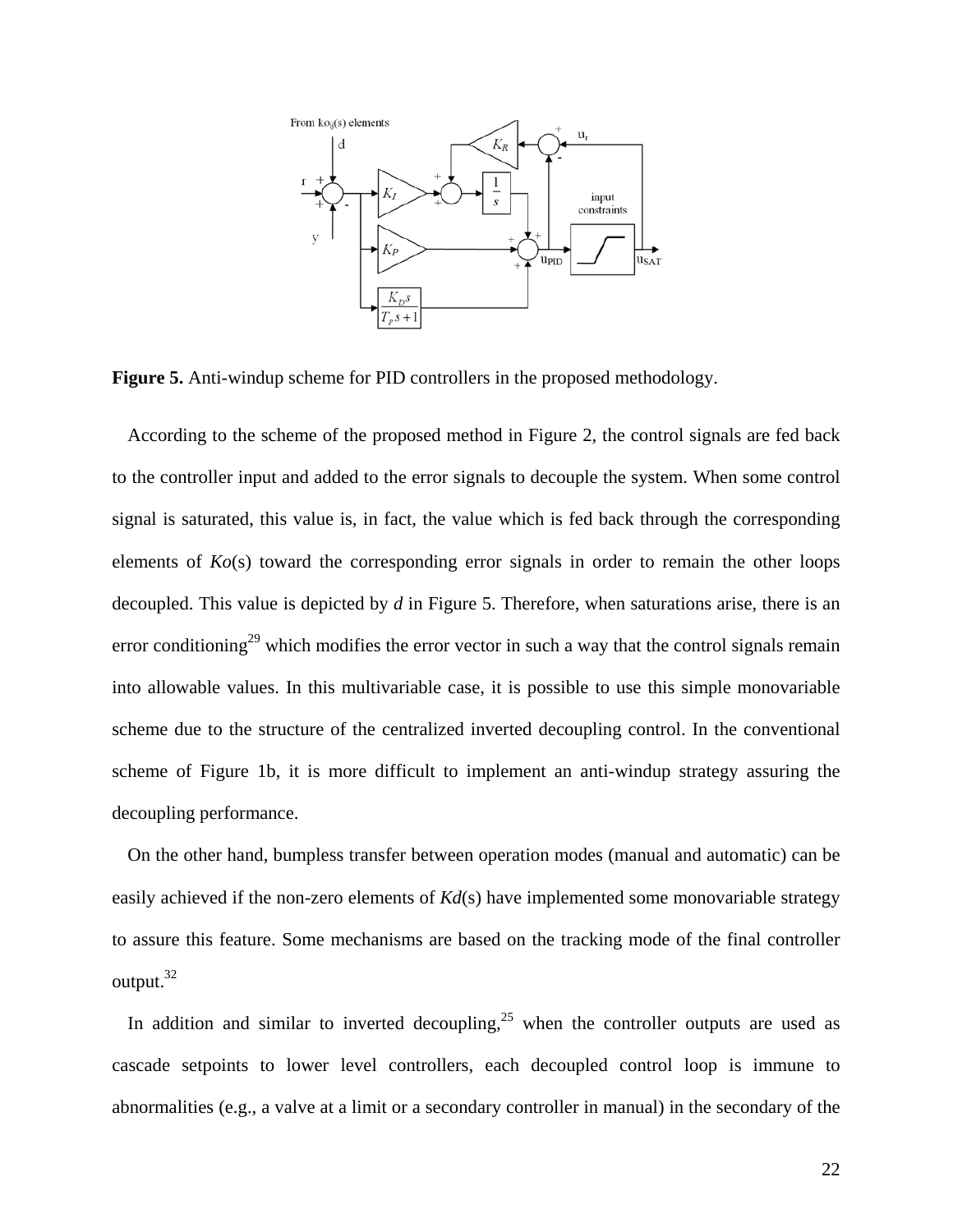other loops. To obtain this decoupling performance, it is necessary to measure the output signals of the secondary loops and to feed back them through the elements of *Ko*(s).

## **5. Examples**

In this section, two simulation processes are considered to demonstrate the proposed methodology, and its effectiveness is also verified in a real quadruple tank plant. These processes do not have multivariable RHP zeros, and therefore, the proposed method can be applied. More simulation examples of size  $2\times 2$  can be found in previous works.<sup>26, [27](#page-36-9)</sup>

### **5.1. Example 1: Vinante-Luyben distillation column**

The Vi[n](#page-35-3)ante-Luyben distillation column<sup>8</sup> is a multivariable system with important delays and it is described by the transfer matrix (47). Due to time delays, no configuration is initially realizable. It is necessary to insert an extra delay of 0.7 min in the second input, and therefore, the elements of  $N(s)$  are given by  $n_{11}(s)=1$  and  $n_{22}(s)=e^{-0.7s}$ . Then, the method is applied to (48). According to the conditions of Section 3, configuration 1-2 must be chosen for realizability.

$$
G_V(s) = \begin{pmatrix} \frac{-2.2e^{-s}}{7s+1} & \frac{1.3e^{-0.3s}}{7s+1} \\ \frac{-2.8e^{-1.8s}}{9.5s+1} & \frac{4.3e^{-0.35s}}{9.2s+1} \end{pmatrix}
$$
(47)

$$
G_V^N(s) = \begin{pmatrix} \frac{-2.2e^{-s}}{7s+1} & \frac{1.3e^{-s}}{7s+1} \\ \frac{-2.8e^{-1.8s}}{9.5s+1} & \frac{4.3e^{-1.05s}}{9.2s+1} \end{pmatrix}
$$
(48)

A gain margin of 3 and phase margin of 60º are chosen as specifications in both loops. The gains  $k_1$  and  $k_2$  are obtained from (25) resulting the following open loop processes:

$$
L(s) = \begin{pmatrix} \frac{0.524}{s} e^{-s} & 0\\ 0 & \frac{0.499}{s} e^{-1.05s} \end{pmatrix} .
$$
 (49)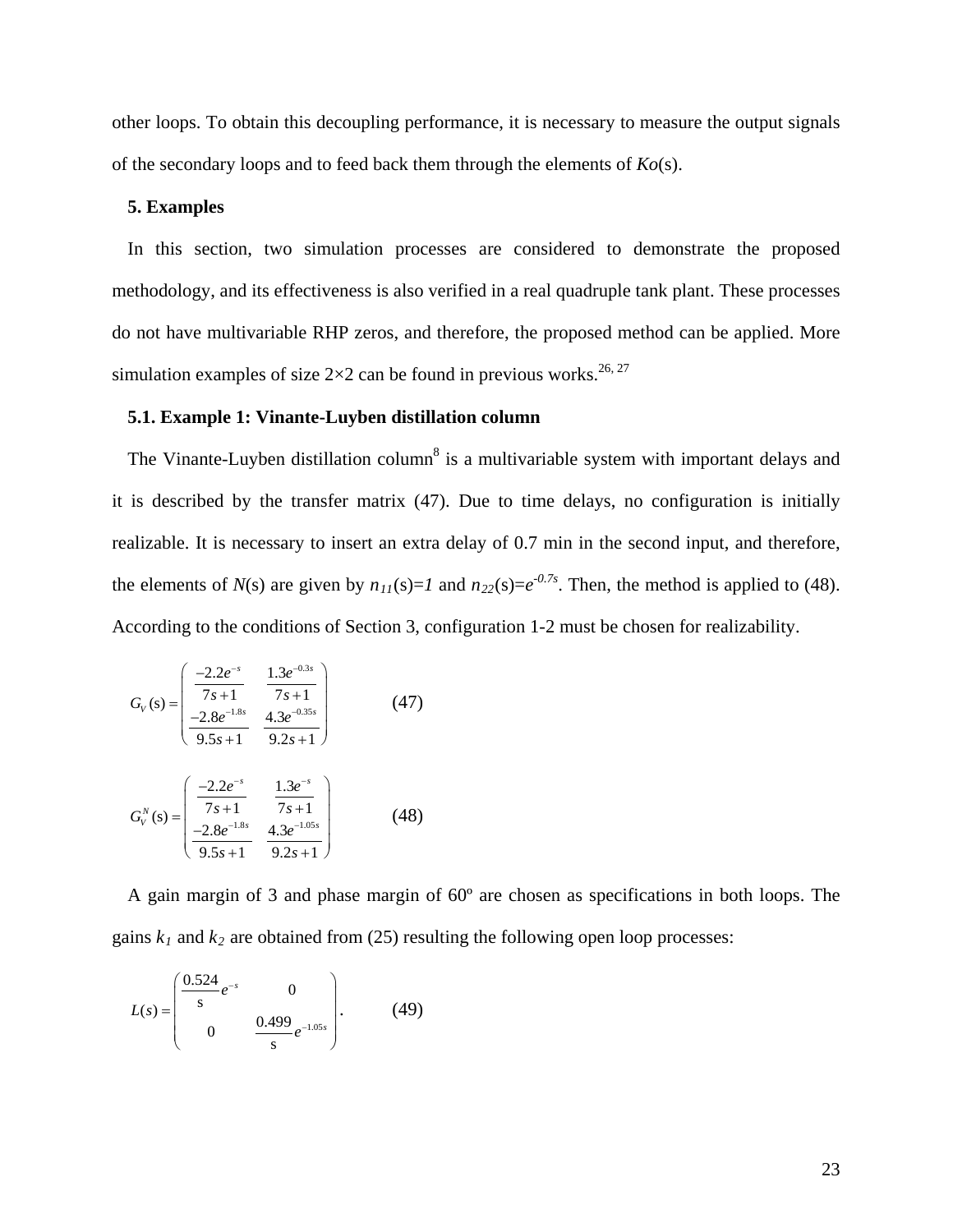In addition, as the process elements are given by FOPTD systems, the expressions in (46) are used to calculate directly the parameters of the controller elements. The following controllers in (50) are achieved. They have directly structure of PI control or filtered derivative action plus time delay.

$$
Kd(s) = \begin{pmatrix} -1.666 - \frac{0.238}{s} & 0\\ 0 & 1.067 + \frac{0.116}{s} \end{pmatrix}
$$
  
\n
$$
Ko(s) = \begin{pmatrix} 0 & \frac{-2.483s}{7s+1} \\ \frac{5.615s}{9.5s+1}e^{-0.75s} & 0 \end{pmatrix}
$$
 (50)

Figure 6 shows the closed loop system response of the proposed methodology in comparison with that of the normalized decoupling, $8$  which is designed with the same performance specifications. A decentralized PI control<sup>[33](#page-36-15)</sup> is also shown. There is a unit step change in the first reference at  $t=1$  min, and at  $t=40$  min, in the second one. At  $t=70$  min, there is a 0.5 step in both process inputs as load disturbances. The IAE indices are collected in Table 2.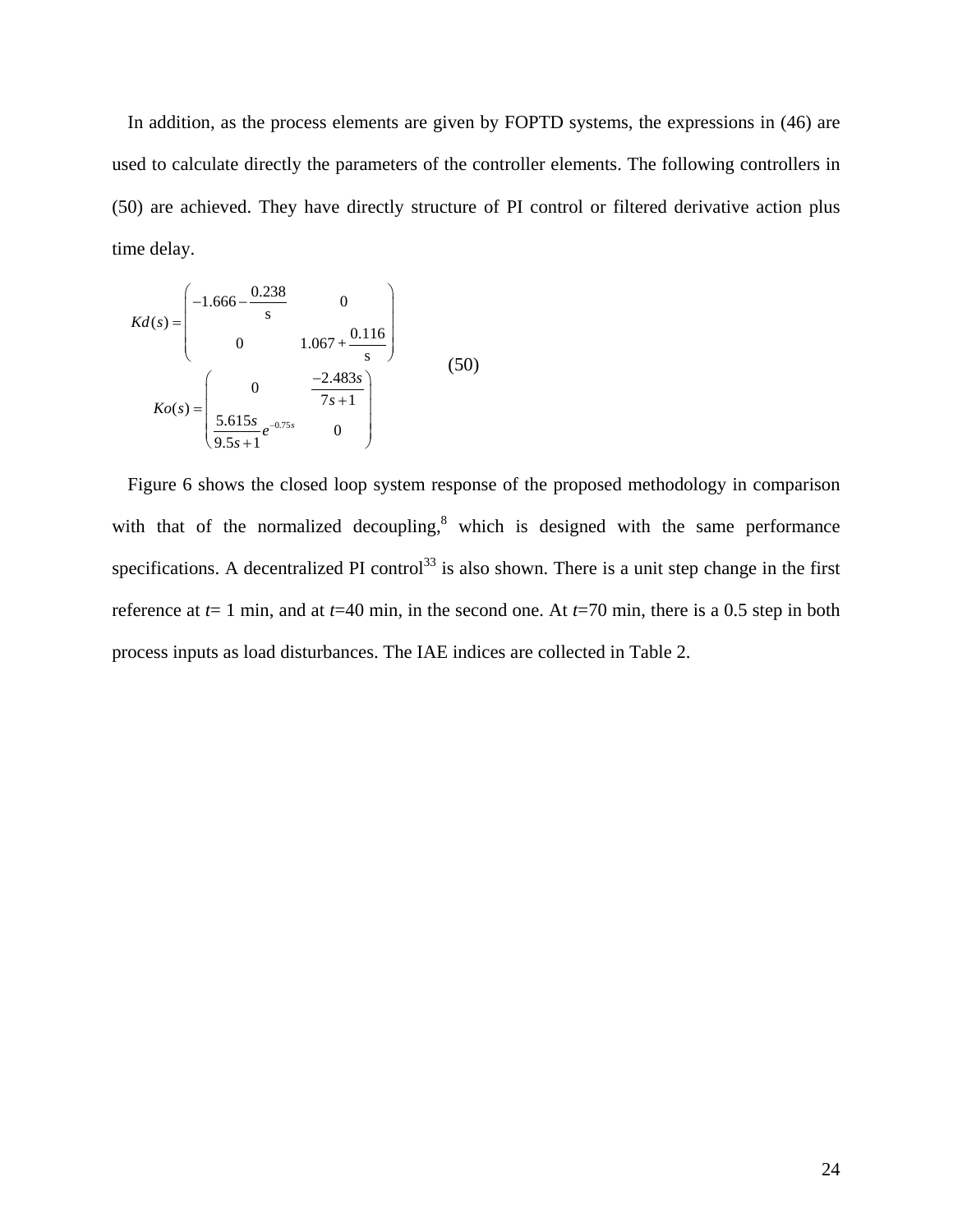

**Figure 6.** Outputs and control signals of the step response of Example 1.

In the first loop, the proposed control achieves the best response with the smallest IAE values. The decentralized control obtains the best performance in the second loop, with fast reference tracking and disturbance rejection. However, this response is obtained at expense of an important overshoot and very large control signals. The proposed control achieves perfect decoupling, while the others present important interactions. The response of the proposed control is better than that of the normalized decoupling. In addition, another advantage of the proposed methodology over normalized decoupling is its direct method of carrying out the design. In the normalized decoupling design, the procedure is slightly more complex with the calculation of the normalized gain matrix, the RGA, the RNGA and the RARTA.

**Table 2.** IAE values and robustness indices for each method in Example 1.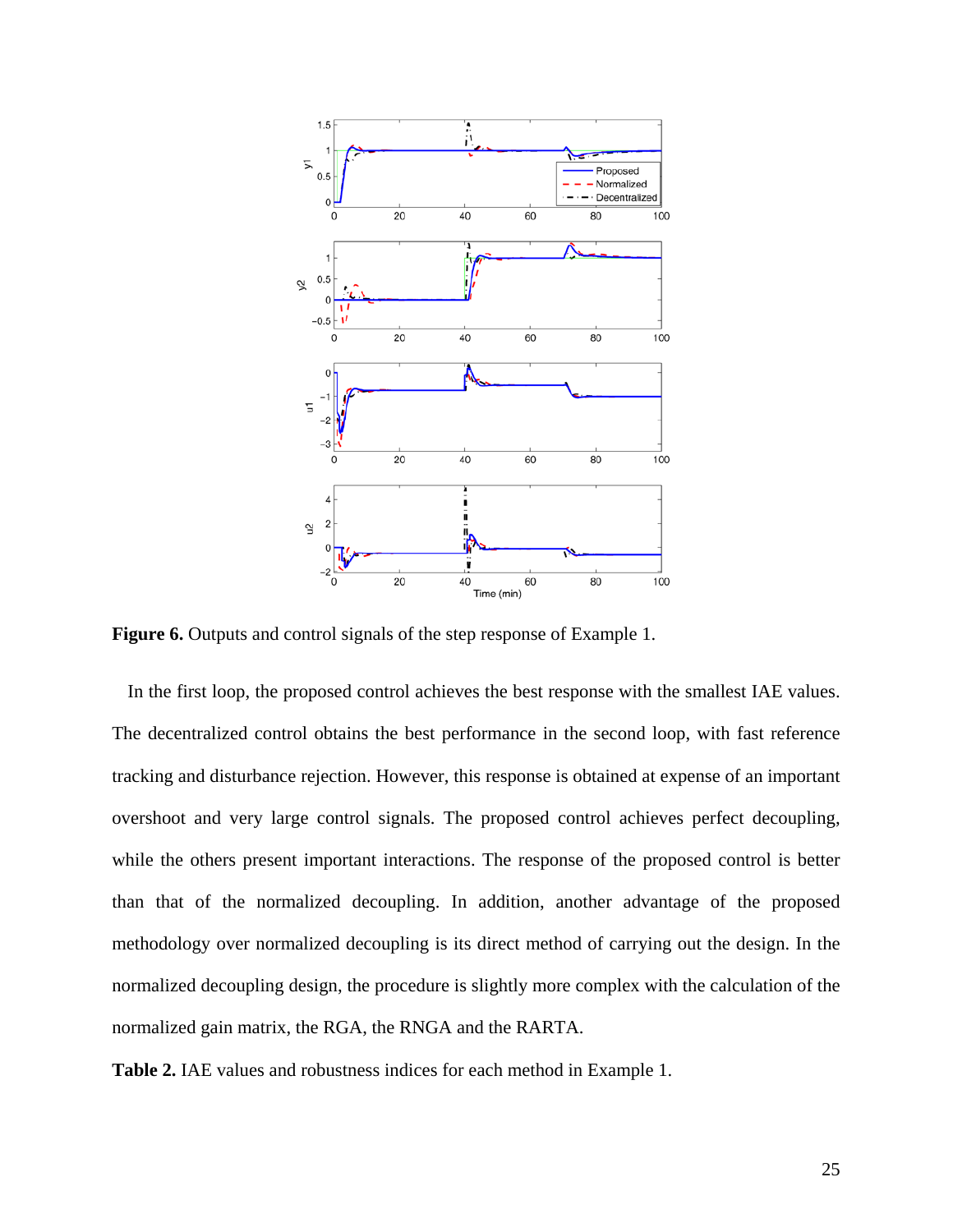| <b>Method</b>     | IAE               | Tracking | Interaction | Disturbance | Total | $\mu_{RS}$ | $\mu_{RP}$ |
|-------------------|-------------------|----------|-------------|-------------|-------|------------|------------|
| Proposed          | loop <sub>1</sub> | 2.14     | $2.10^{-4}$ | 0.94        | 3.08  | 0.28       | 1.04       |
|                   | loop <sub>2</sub> | 2.25     | 0.001       | 1.47        | 3.72  |            |            |
| Normalized        | loop <sub>1</sub> | 2.43     | 0.47        | 0.9         | 3.80  |            | 1.7        |
|                   | loop <sub>2</sub> | 3.62     | 2.44        | 2.22        | 8.28  | 0.61       |            |
| Decentralize<br>d | loop <sub>1</sub> | 2.63     | 0.95        | 1.8         | 5.38  | 0.67       | 1.63       |
|                   | loop <sub>2</sub> | 1.03     | 0.81        | 0.82        | 2.66  |            |            |

To evaluate the robustness of the proposed controllers, a *μ*-analysis is performed in the presence of diagonal multiplicative input uncertainty. To achieve robust stability, the necessary and sufficient condition<sup>[31](#page-36-13)</sup> is

$$
\mu_{\rm RS} = \mu \left[ -W_{\rm I}(s) T_{\rm I}(s) \right] < 1 \quad \forall \omega \tag{51}
$$

where  $\mu$  is the structured singular value (SSV) and  $T_I(s)$  (equal to  $K(s) \cdot G(s) \cdot (I + K(s) \cdot G(s))^{-1}$ ) is the input complementary sensitivity function.  $W_I(s)$  and  $W_P(s)$  are the diagonal weights for uncertainty and performance, respectively. To evaluate whether the closed loop system will respect the desired performance even in the presence of diagonal multiplicative input uncertainty, the necessary and sufficient condition<sup>31</sup> is

$$
\mu_{\rm RP} = \mu \left[ \begin{array}{cc} -W_I(s)T_I(s) & -W_I(s)K(s)S(s) \\ W_P(s)S(s)G(s) & W_P(s)S(s) \end{array} \right] < 1 \quad \forall \omega \, . \tag{52}
$$

In this example, the selected weights are

$$
W_I(s) = w_I(s) = \frac{(0.4s + 0.15)}{s + 1}I
$$
  
\n
$$
W_P(s) = w_P(s) = \frac{(s/2.6 + 0.01)}{s}I
$$
 (53)

The weight  $w_I(s)$  can be loosely interpreted as the process inputs increase by up to 40% uncertainty at high frequencies and by almost 15% uncertainty in the low frequency range. The performance weight  $w_P(s)$  specifies integral action and a maximum peak for  $\bar{\sigma}(s)$  of  $M_S = 2.6$ . Figure 7 shows the SSV for robust stability (RS) and robust performance (RP) for the different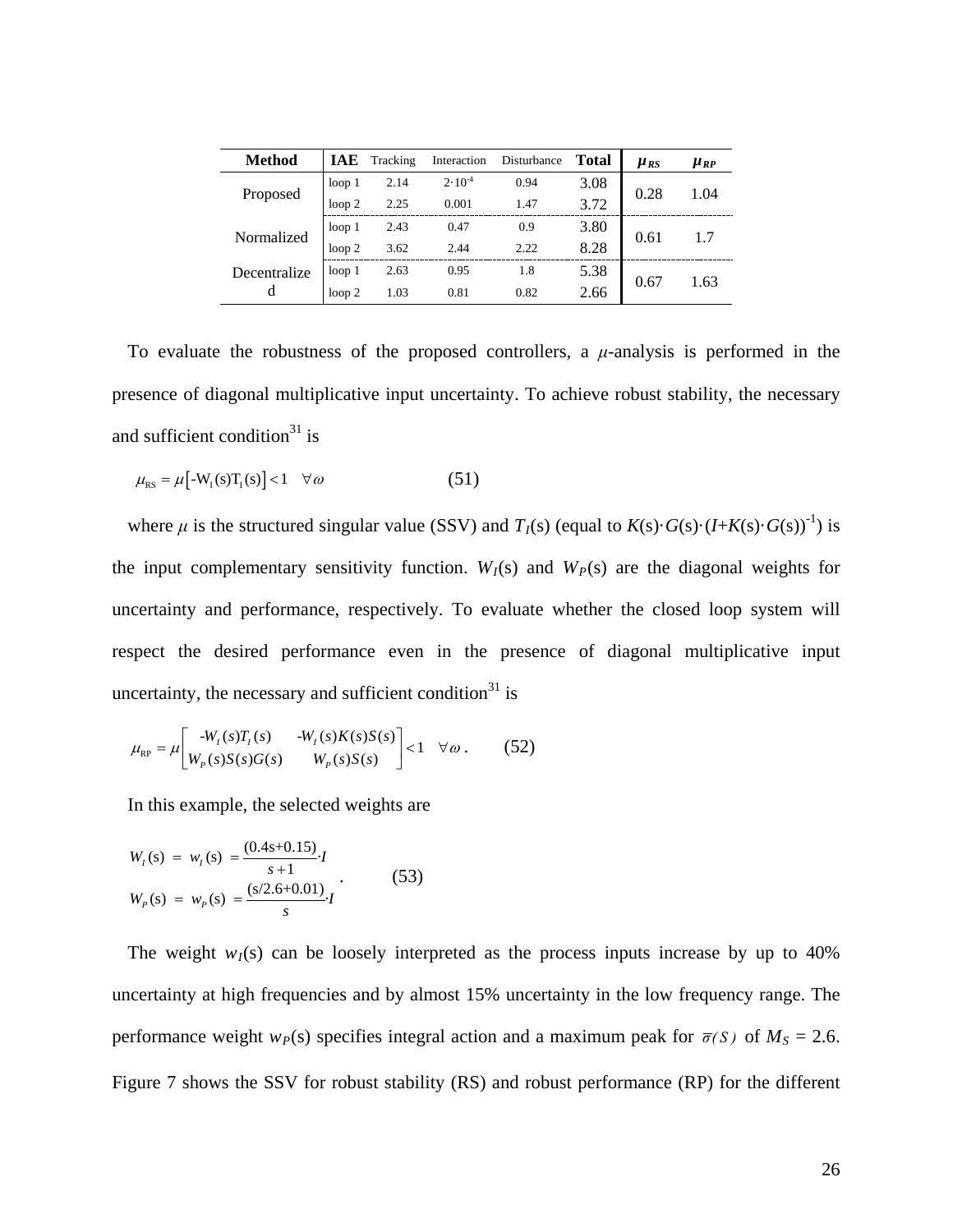controllers under conditions (51) and (52). The RS is smaller than one for all frequencies, indicating that the systems will remain stable in spite of an uncertainty of 15% on each process input. The peak values are shown in Table 2. The proposed controller has the smallest value. The RP analysis shows that the proposed method is the only one that almost satisfies the RP condition (52) with a very little peak value of 1.04 around 1 rad/min. For the other controllers, the performance will deteriorate around this frequency, where the peaks appear. These values are also collected in Table 2. The decentralized controller has a good RS and the best RP for low frequencies; however, it shows a bad RP for frequencies higher than 1 rad/min.



**Figure 7.** SSV for RS and RP in Example 1.

Next, a simulation is performed with input constraints in order to show the windup problem and test the anti-windup (AW) scheme of Figure 5. The process inputs are limited in the range of [-0.7, 0.7]. At  $t=1$  min, there is a unit step change in the first reference, and then, at  $t=50$  min, there is a similar step change in the second one. The proposed controller is tested assuming two cases: without anti-windup mechanism and using the proposed anti-windup scheme. Figure 8 shows the simulation results. The response of the decentralized control is also obtained using the anti-windup mechanism of Figure 5 without the *d* input signal.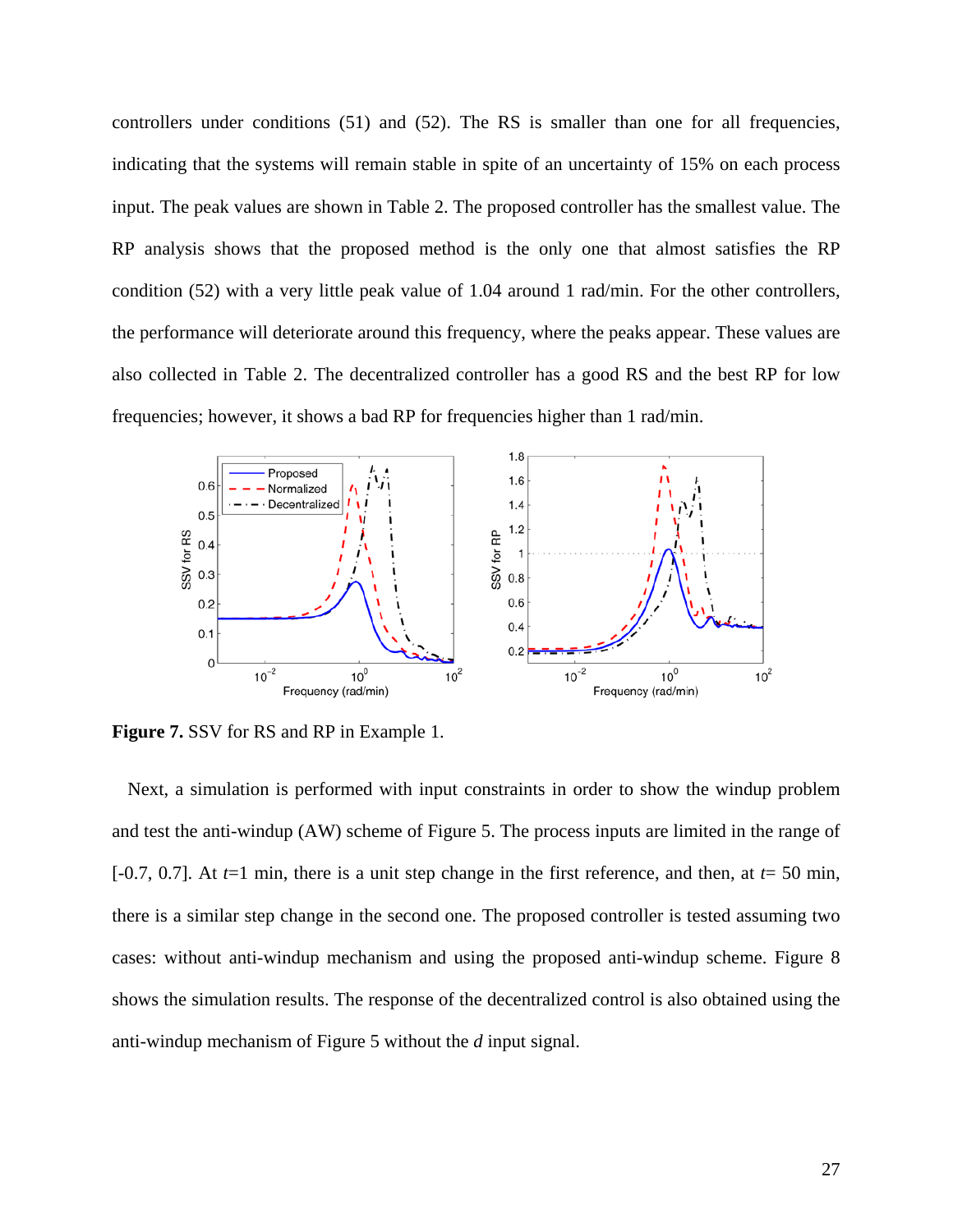After the first reference change, the first control signal  $u_1$  should be out of range to track this reference. However, its lower limit of  $u_1$  is reached and the first reference cannot be achieved. In the first case, without anti-windup mechanism, this fact provokes windup in this signal and after the second reference change, at  $t = 50$  min,  $u_1$  does not change until 20 min later. Consequently, the time to reach the new references is very late. In addition, after the first reference change, the second reference is also lost because the directionality of the control signal vector is modified after the lower limit of  $u_1$  is reached and interactions arise.

This response is improved significantly over the implementation of the anti-windup scheme of Figure 5. Using this mechanism in the *Kd*(s) elements, the first reference is not reached at the beginning; however, the second reference is not lost. When  $u_1$  is limited, the control signal  $u_2$  is automatically limited due to the inverted decoupling structure, in such a way that the second loop remains decoupled. Additionally, the windup effect has been avoided, the control signal  $u_1$  reacts very quickly after the second reference step, and all references are reached sooner. The responses of the decentralized controller show some interaction and the settling time of the second loop is greater.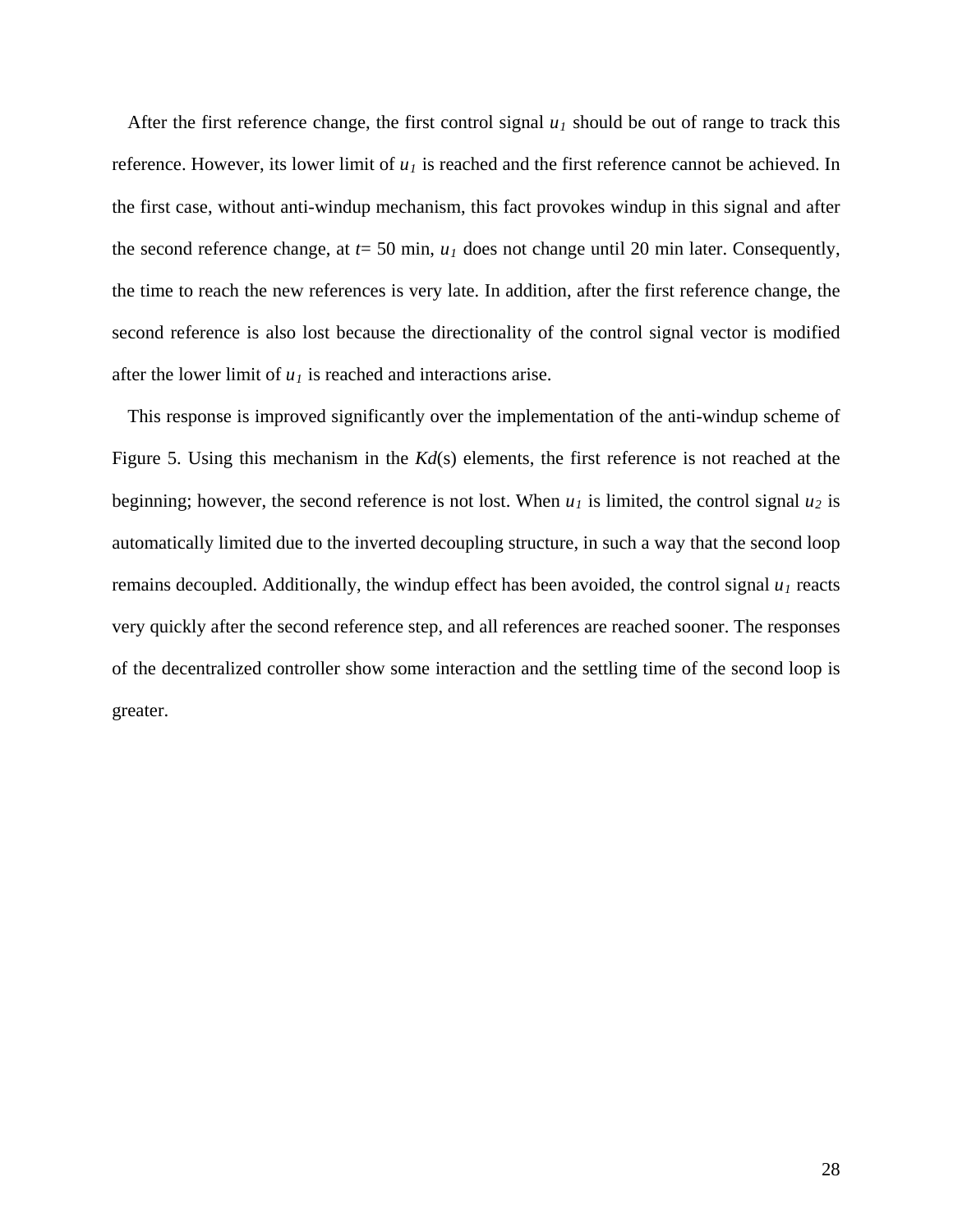

**Figure 8.** Outputs and control signals of the step response of Example 1 with input constraints.

# **5.2. Example 2: 3×3 Tyreus distillation column**

This second system is a sidestream column separating a ternary mixture.<sup>[34](#page-36-16)</sup> Its transfer matrix is given by (54), where the controlled and manipulated variables are  $y_1$  (toluene impurity in the distillate);  $y_2$  (benzene impurity in the sidestream);  $y_3$  (toluene impurity in the bottom);  $u_1$ (reflux ratio);  $u_2$  (sidestream flow rate);  $u_3$  (reboil duty). Due to time delays, there are no realizable configurations for this process. Thus, it is necessary to include an additional block *N*(s) with delays. To achieve realizability by adding the minimum quantity of delays, the only choice is configuration 1-2-3 with  $n_{11}(s) = e^{-0.09s}$ ,  $n_{22}(s) = 1$  and  $n_{33}(s) = e^{-0.26s}$ . The new augmented process  $G(s) \cdot N(s)$  to be decoupled is given by (55).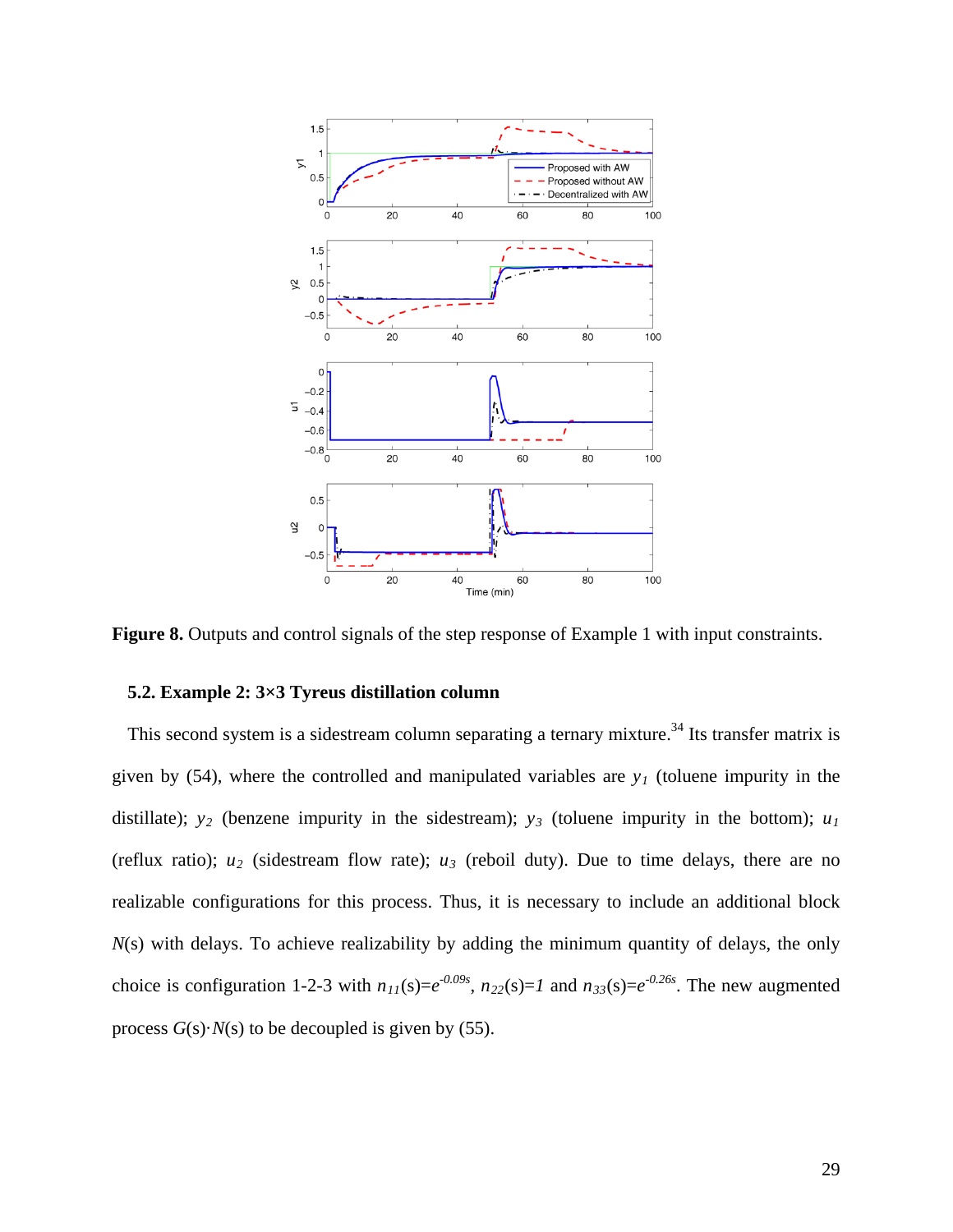$$
G_{T}(s) = \begin{pmatrix} \frac{1.986e^{-0.71s}}{66.7s+1} & \frac{-5.24e^{-60s}}{400s+1} & \frac{-5.984e^{-2.24s}}{14.29s+1} \\ \frac{-0.0204e^{-0.59s}}{(7.14s+1)^{2}} & \frac{0.33e^{-0.68s}}{(2.38s+1)^{2}} & \frac{-2.38e^{-0.42s}}{(1.43s+1)^{2}} \\ \frac{-0.374e^{-7.75s}}{22.22s+1} & \frac{11.3e^{-3.79s}}{(21.74s+1)^{2}} & \frac{9.811e^{-1.59s}}{11.36s+1} \\ \frac{1.986e^{-0.8s}}{66.7s+1} & \frac{-5.24e^{-60s}}{400s+1} & \frac{-5.984e^{-2.5s}}{14.29s+1} \\ \frac{-0.0204e^{-0.68s}}{(7.14s+1)^{2}} & \frac{0.33e^{-0.68s}}{(2.38s+1)^{2}} & \frac{-2.38e^{-0.68s}}{(1.43s+1)^{2}} \\ \frac{-0.374e^{-7.84s}}{22.22s+1} & \frac{11.3e^{-3.79s}}{(21.74s+1)^{2}} & \frac{9.811e^{-1.85s}}{11.36s+1} \end{pmatrix}
$$
(55)

The process elements of the first and third rows are FOPTD systems, and consequently, the corresponding open loop processes  $l_1(s)$  and  $l_3(s)$  can be chosen according to case 1 of Table 1. On the other hand, the process elements of the second row have relative degree equal to two, and therefore, the associated open loop process  $l_2(s)$  must be defined according to the second case of Table 1. A gain margin of 10 is chosen as specification in the three loops. The gains  $k_1$  and  $k_3$ are calculated by means of (25). In the second open loop process  $l_2(s)$ , the time constant  $\lambda$  of the extra pole is obtained from (28) after specifying  $\omega_{cp}$ =0.63 rad/min. Then, the gain  $k_2$  is calculated according to (27). The resulting open loop processes are given by:

$$
L(s) = diag\left(\frac{0.196}{s}e^{-0.8s}, \frac{0.152}{s \cdot (3.476s + 1)}e^{-0.68s}, \frac{0.085}{s}e^{-1.85s}\right).
$$
 (56)

After selecting the configuration 1-2-3 and defining the desired open loop transfer functions, the controller elements are obtained according to (12) without approximations, as follows:

$$
Kd(s) = \begin{pmatrix} \frac{6.59 \cdot (s + 0.015)}{s} & 0 & 0\\ 0 & \frac{0.749 \cdot (s + 0.42)^2}{s \cdot (s + 0.288)} & 0\\ 0 & 0 & \frac{0.098 \cdot (s + 0.088)}{s} \end{pmatrix},
$$
(57)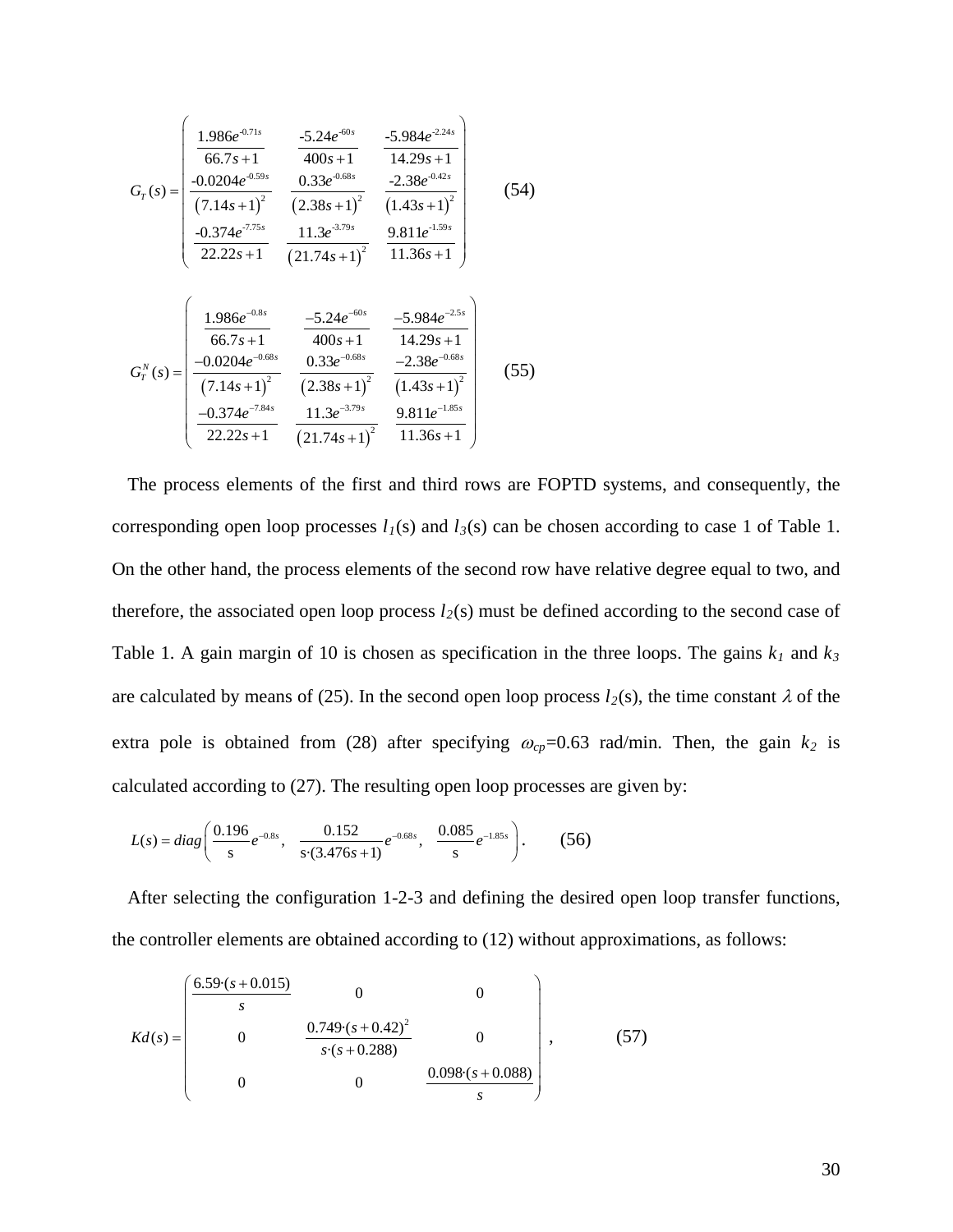$$
Ko(s) = \begin{pmatrix} 0 & \frac{0.067 \cdot s \cdot e^{-59s}}{s + 0.0025} & \frac{2.13 \cdot s \cdot e^{-1.7s}}{s + 0.07} \\ \frac{9.17 \cdot 10^{-3} s \cdot (s + 0.288)}{(s + 0.14)^{2}} & 0 & \frac{26.7 \cdot s \cdot (s + 0.29)}{(s + 0.7)^{2}} \\ \frac{0.198 \cdot s \cdot e^{-6s}}{s + 0.045} & \frac{-0.28 \cdot s \cdot e^{-1.9s}}{(s + 0.046)^{2}} & 0 \end{pmatrix}.
$$
(58)

The closed loop system responses (outputs and control signals) are shown in Figure 9. There are unit step changes at *t*=5 min in the first reference, at *t*= 200 min, in the second one, and *t*= 400 min, in the third one. For comparison, other control techniques are also shown in this figure: the high order centralized control of  $Wang^7$  and the decentralized PID controller of He.<sup>[35](#page-36-17)</sup>



**Figure 9.** Outputs and control signals of the step response of Example 2.

The proposed design and Wang's control obtain almost perfect decoupling performance, while the decentralized control presents important interactions in the first and third outputs and very large control signals. Although the control signals of the proposed controller are rather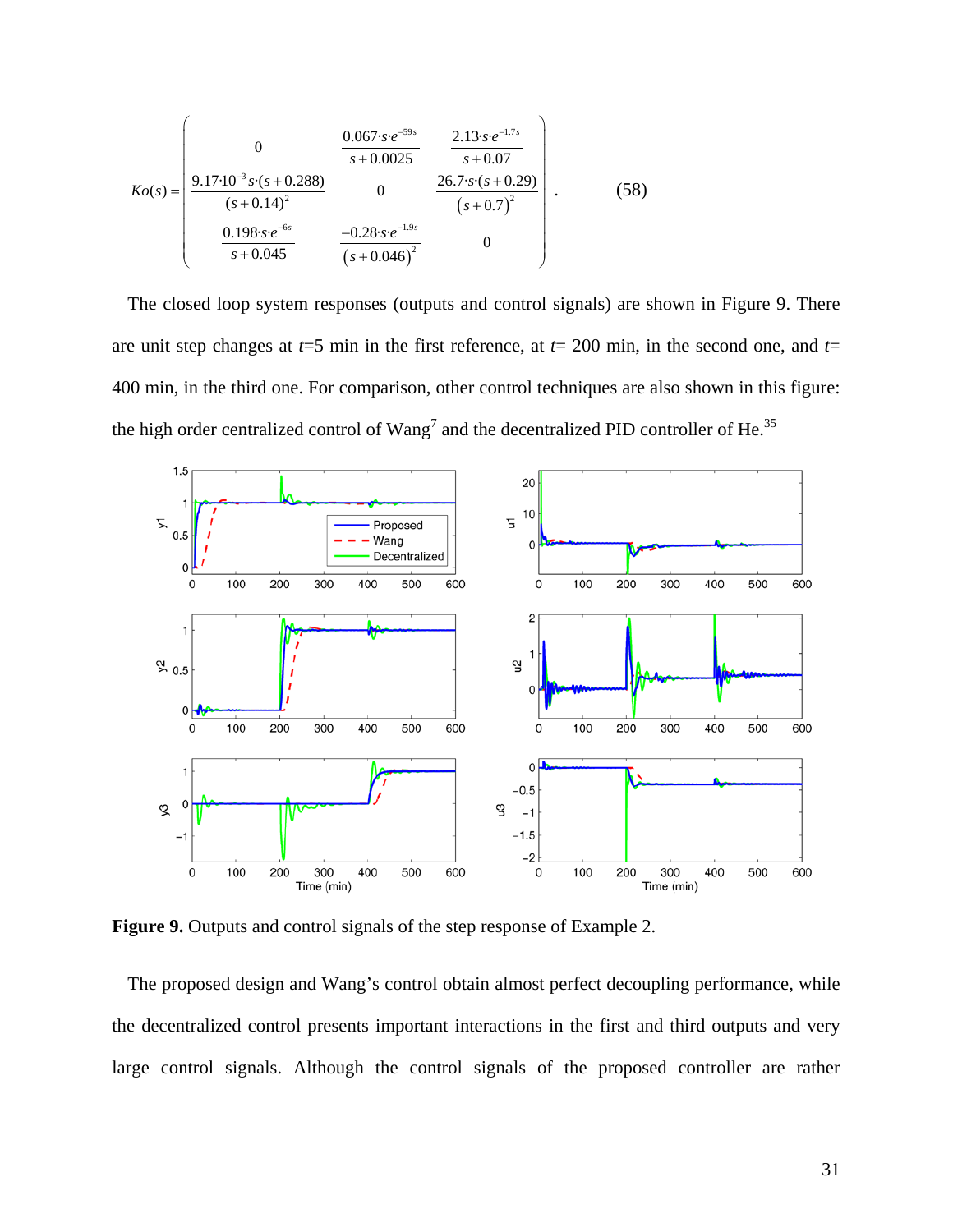oscillatory, the resulting closed loop responses have smaller settling times than those of obtained with the Wang's control. The IAE values of the three methods are listed in Table 3 as performance indices. Although the smallest IAE values for tracking are achieved by the decentralized controller, the proposed control obtains the smallest total ones.

| Method            | <b>IAE</b>        |      | Tracking Interaction | <b>Total</b> | $\mu_{RS}$ | $\mu_{RP}$ |
|-------------------|-------------------|------|----------------------|--------------|------------|------------|
| Proposed          | loop <sub>1</sub> | 5.3  | 1.2                  | 6.5          |            |            |
|                   | loop <sub>2</sub> | 7.5  | 1.5                  | 9            | 0.45       | 1.05       |
|                   | loop <sub>3</sub> | 11.9 | 0.1                  | 12           |            |            |
| Wang              | loop <sub>1</sub> | 35.6 | 2.2                  | 37.8         |            |            |
|                   | loop <sub>2</sub> | 30.7 | 0.3                  | 31           | 0.15       | 1.09       |
|                   | loop <sub>3</sub> | 35.1 | 2.4                  | 37.5         |            |            |
|                   | loop <sub>1</sub> | 2.5  | 5.7                  | 8.2          |            |            |
| Decentralize<br>d | loop <sub>2</sub> | 5.5  | 3.5                  | 9            | 0.96       | 3.08       |
|                   | loop <sub>3</sub> | 13   | 36                   | 49           |            |            |

**Table 3.** IAE values and robustness indices for each method in Example 2.

To investigate the robustness of the three controllers, a  $\mu$ -analysis similar to the previous example is performed. The selected weights are given by (59). Figure 10 shows the SSV for RS and RP for the different controllers. The RS is satisfied by all of them; however, the smallest values are obtained by Wang's controller. The other peak values are collected in Table 3. The RP condition (52) is almost satisfied by the proposed control and Wang's controller with peak values lower than 1.1. The decentralized controller shows the worst robust performance at frequencies above 0.1 rad/min, due to the strong interactions.

$$
W_t(s) = w_t(s) = \frac{(0.7s+0.15)}{s+1}I
$$
  
\n
$$
W_p(s) = w_p(s) = \frac{(s/2.7+0.0125)}{s}I
$$
\n(59)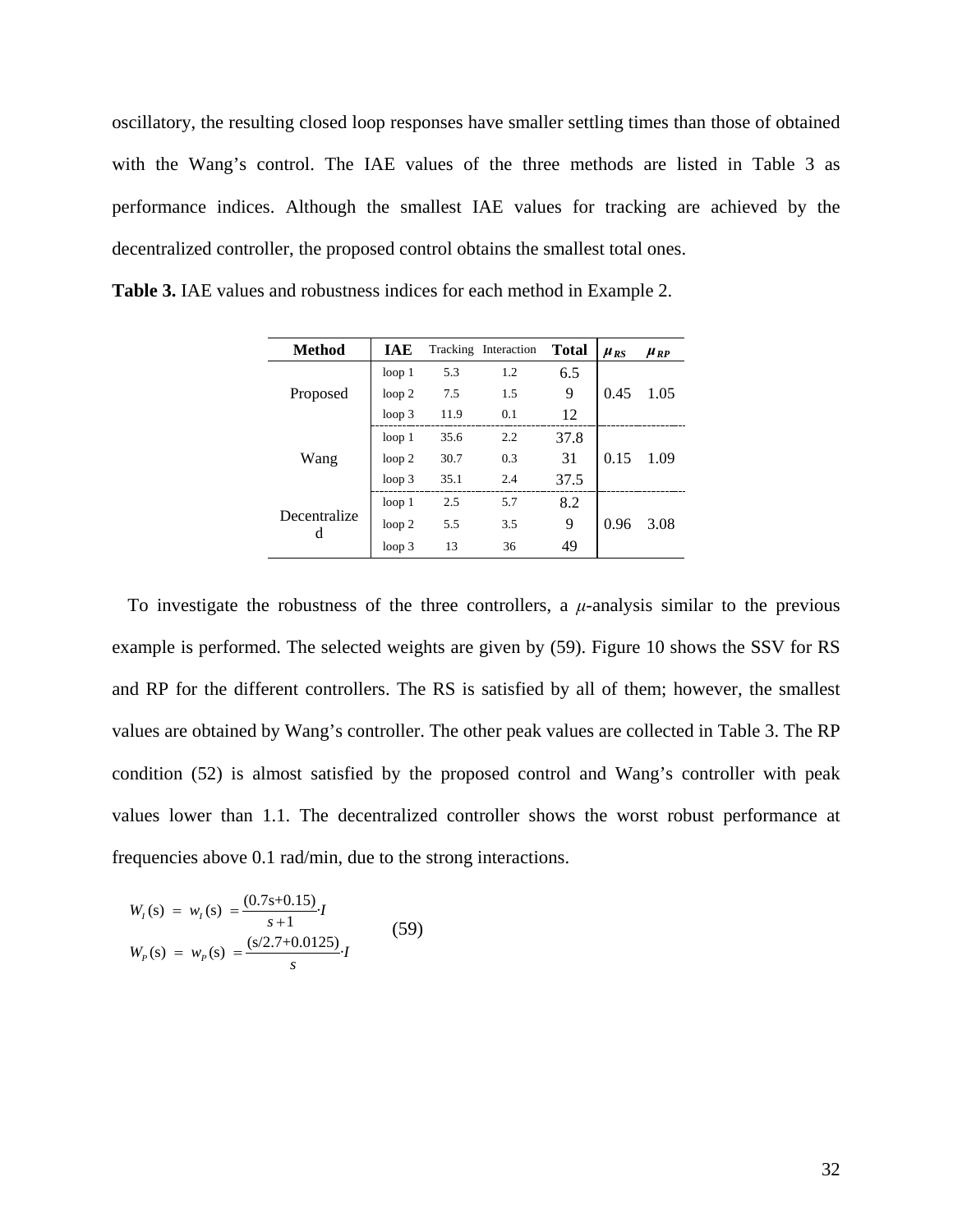

**Figure 10.** SSV for RS and RP in Example 2.

# **5.3. Example 3: Experimental quadruple tank system**

This experimental process is a quadruple tank plant<sup>[36](#page-36-18)</sup> in the lab of the Computer Science Department of the University of Cordoba. The outputs are the level of the lower tanks, which are between 0 and 35 cm; the inputs are the flow references of the secondary control loops that regulate the operation of the pumps, which are between 0 and 200  $\text{cm}^3\text{/s}$ . The plant was configured in order to show interaction problems without having multivariable RHP zeros. The process was identified around the operation point  $h = [20 20]$  cm and  $u = [138 135]$  cm3/s. the resultant model is given by (60) and it has a relative gain array of 2.29.

$$
G_{Q}(s) = \begin{pmatrix} 0.3284 & 0.2454 \ 184.5s + 1 & (184.5s + 1)(535.1s + 1) \ 0.2457 & 0.3378 \ (185s + 1)(503.2s + 1) & 185s + 1 \end{pmatrix}
$$
(60)

Because of the relative degrees, configuration 1-2 must be chosen for realizability without adding extra dynamics. In addition, the two open loop transfer functions  $l_1(s)$  and  $l_2(s)$  can be defined according to the case 1 of Table 1, and since there are no time delays, the closed loop transfer functions  $h_1(s)$  and  $h_2(s)$  are given by (24). Therefore, a closed loop time constant of 300 s is chosen as specifications in both loops. Consequently, the parameters  $k_1$  and  $k_2$  are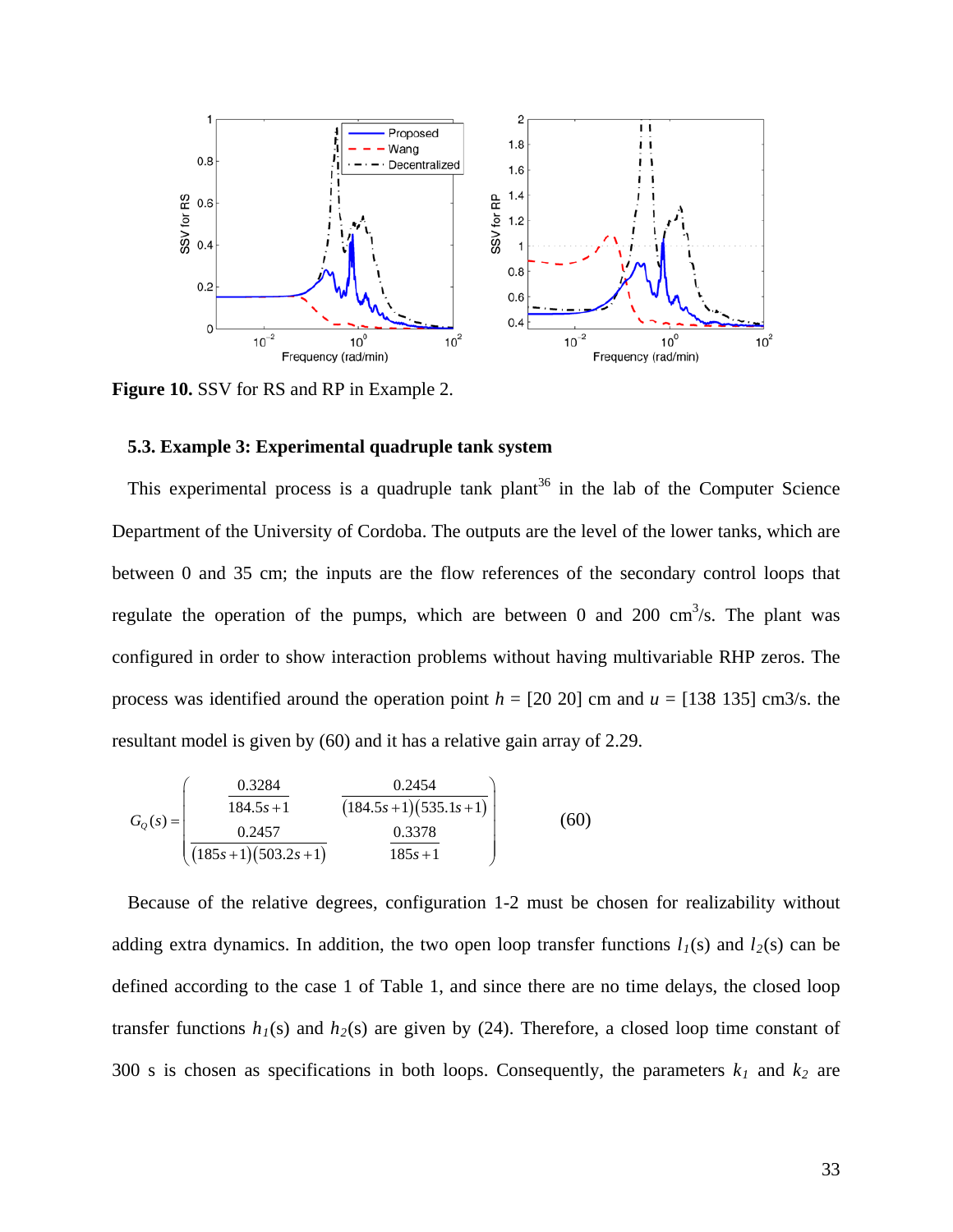calculated as the inverse of this time constant. As a result, the desired open loop transfer functions are defined by  $l_1(s) = l_2(s) = 1/(300 \cdot s)$ .

After specifying the functions  $l_i(s)$ , the controller elements are obtained from (9) as follows:

$$
kd_{11}(s)=1.873+\frac{1}{98.52 \text{ s}} \qquad ko_{12}(s)=\frac{-73.62 \text{ s}}{(184.5 \text{ s}+1)(535.1 \text{ s}+1)}
$$
  
\n
$$
ko_{21}(s)=\frac{-73.71 \text{ s}}{(185 \text{ s}+1)(503.2 \text{ s}+1)} \qquad kd_{22}(s)=1.825+\frac{1}{101.34 \text{ s}} \qquad (61)
$$

Figure 11 shows the resultant response of the proposed control for a step of 2 cm in both references. For comparison, the response of a multi-loop PI controller given by (62) is also shown. This decentralized controller is tuned according to an iterative method<sup>2</sup> using a phase margin of 90º and an infinite gain margin as specifications in both loops.



**Figure 11.** Outputs and control signals of the step response of the quadruple tank system.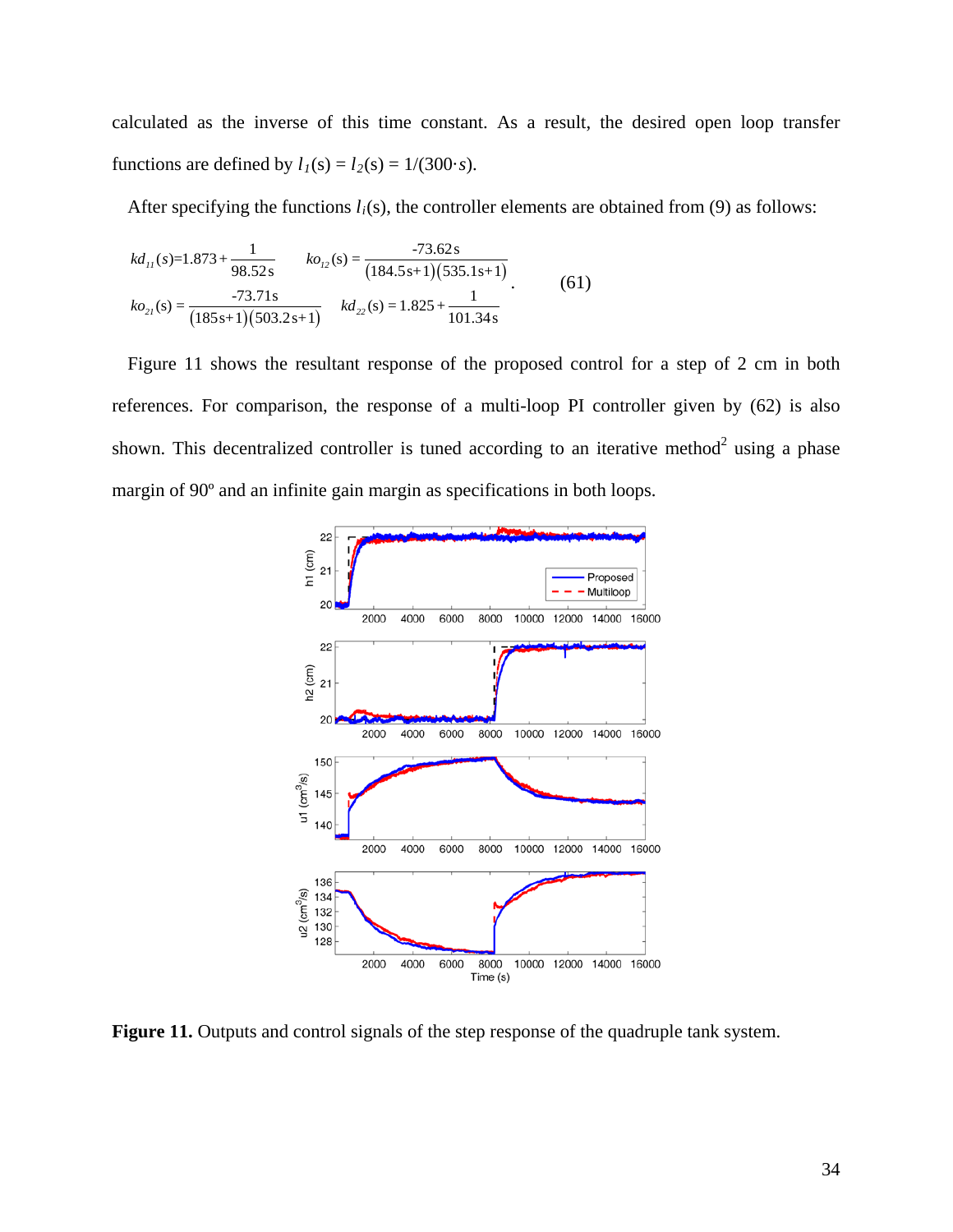$$
k_{11}(s) = 3.44 + \frac{1}{54.323s}
$$
  $k_{22}(s) = 3.35 + \frac{1}{55.93s}$  (62)

The proposed control obtains a better response with a very good decoupling performance and a smaller settling time in both loops. The multi-loop PI controller reaches the references later, and the rejection of the interactions is very slow. The IAE values for both methods are listed in Table 4 as performance indices. The proposed control obtains the smallest total IAE values.

**Table 4.** IAE values for each method in Example 3.

| Method    | <b>IAE</b>        |     | Tracking Interaction | <b>Total</b> |
|-----------|-------------------|-----|----------------------|--------------|
|           | loop <sub>1</sub> | 732 | 307                  | 1039         |
| Proposed  | loop <sub>2</sub> | 773 | 227                  | 1000         |
|           | loop <sub>1</sub> | 716 | 451                  | 1167         |
| Multiloop | loop <sub>2</sub> | 733 | 422                  | 1155         |

# **6. Conclusions**

A new methodology of multivariable centralized control based on the structure of inverted decoupling is developed in this work. The problem is approached from a compact matricial formulation obtaining generalized expressions for  $n \times n$  processes. From them, it is demonstrated that the controller elements are very simple and they can be calculated very easily in comparison with other methods based on the conventional centralized scheme in which complicated elements are often achieved and approximations are usually necessary. Furthermore, it is found that the complexity of the controller elements is independent of the system size. This is a great advantage over the conventional scheme. Additionally, the structure of the proposed centralized scheme allows for dealing with other practical problems, such as anti-windup or bumpless transfer, in the same way as in the monovariable case. These practical issues are not solved so easily with the conventional centralized scheme. Therefore, it is concluded that the proposed methodology has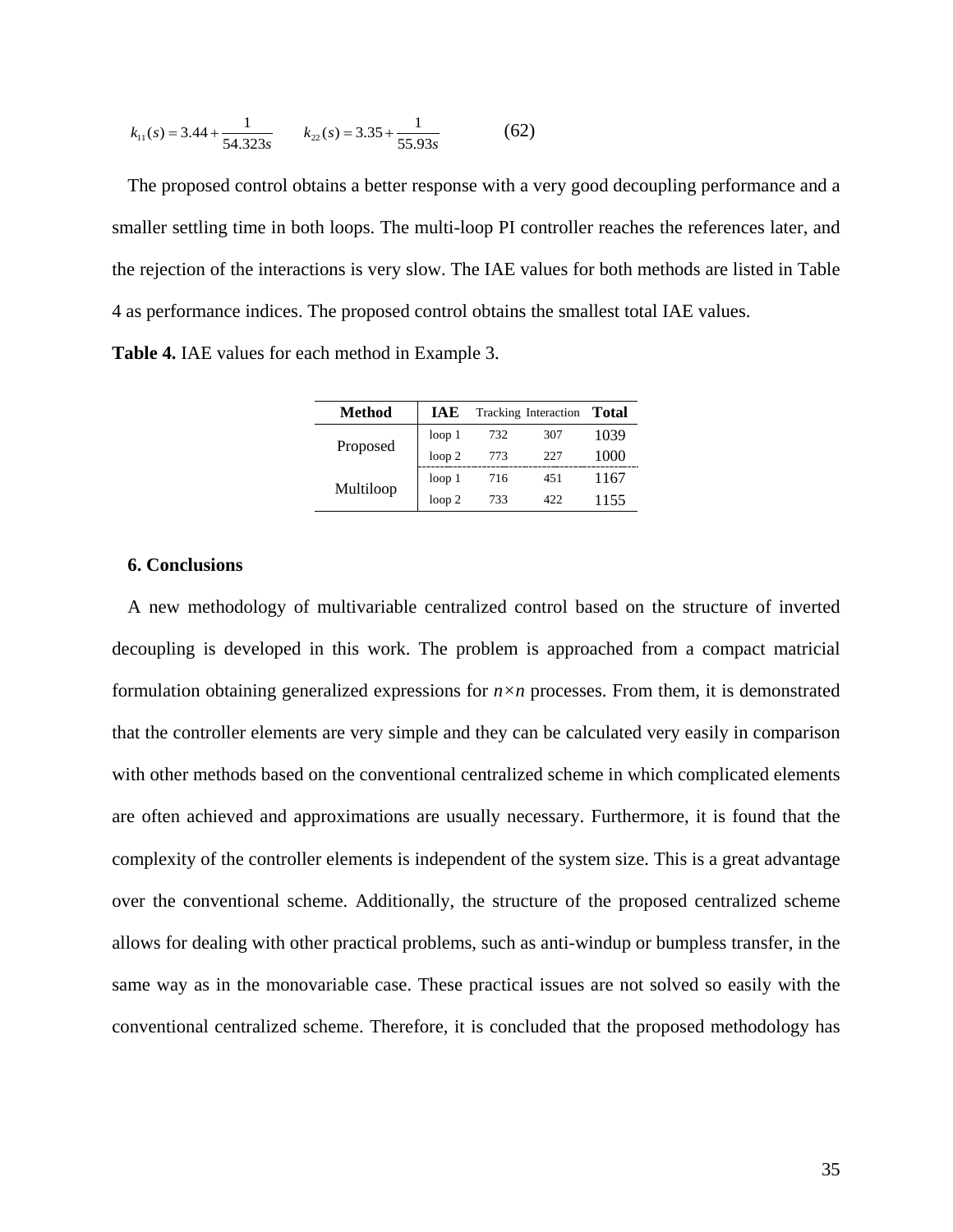important advantages that makes it very easy to apply when the process does not have multivariable RHP zeros.

The possible configurations and the realizability conditions for applying the method were discussed. In addition, three common cases to select performance specifications from simple open loop transfer functions are explained. As a particular case, the controller parameter expressions when all of the process elements are given by FOPTD systems were obtained. In this case, the controller elements have PI structure or filtered derivative action plus a time delay. The method has been illustrated with two simulation examples. Comparisons with other methods have demonstrated that the proposed methodology achieves similar or better performance. In addition, an experimental quadruple tank process was used to verify the effectiveness of this method.

#### **Acknowledgments**

This work was supported by the Autonomous Government of Andalusia (Spain), under the Excellence Project P10-TEP-6056. This support is very gratefully acknowledged.

#### **References**

<span id="page-35-0"></span>(1) Shinskey, F. G., *Process Control Systems: Application, Design and Adjustment*. 2 ed.; McGraw-Hill: New York, 1979.

<span id="page-35-1"></span>(2) Vázquez, F.; Morilla, F.; Dormido, S., An iterative method for tuning decentralized PID controllers. In *Proceedings of the 14th IFAC World Congress*, Beijing, China, 1999; pp 491-496.

(3) Huang, H. P.; Jeng, J. C.; Chiang, C. H.; Pan, W., A direct method for multi-loop PI/PID controller design. *J. Process Control* **2003**, 13, 769-786.

(4) Lee, M.; Lee, K.; Kim, C.; Lee, J., Analytical design of multiloop PID controllers for desired closed-loop responses. *AIChE J.* **2004**, 50, 1631-1635.

(5) Xiong, Q.; Cai, W.-J., Effective transfer function method for decentralized control system design of multiinput multi-output processes. *J. Process Control* **2006**, 16, 773-784.

(6) Chien, I. L.; Huang, H. P.; Yang, J. C., A simple multiloop tuning method for PID controllers with no proportional kick. *Ind. Eng. Chem. Res.* **1999**, 38, 1456–1468.

(7) Wang, Q. G., *Decoupling Control*. Springer-Verlag: Berlin-Heidelberg, 2003.

<span id="page-35-3"></span><span id="page-35-2"></span>(8) Cai, W. J.; Ni, W.; He, M. J.; Ni, C. Y., Normalized decoupling - a new approach for MIMO process control system design. *Ind. Eng. Chem. Res.* **2008**, 47, 7347-7356.

<span id="page-35-4"></span>(9) Garrido, J.; Vázquez, F.; Morilla, F., An extended approach of inverted decoupling. *J. Process Control*  **2011**, 21, 55-68.